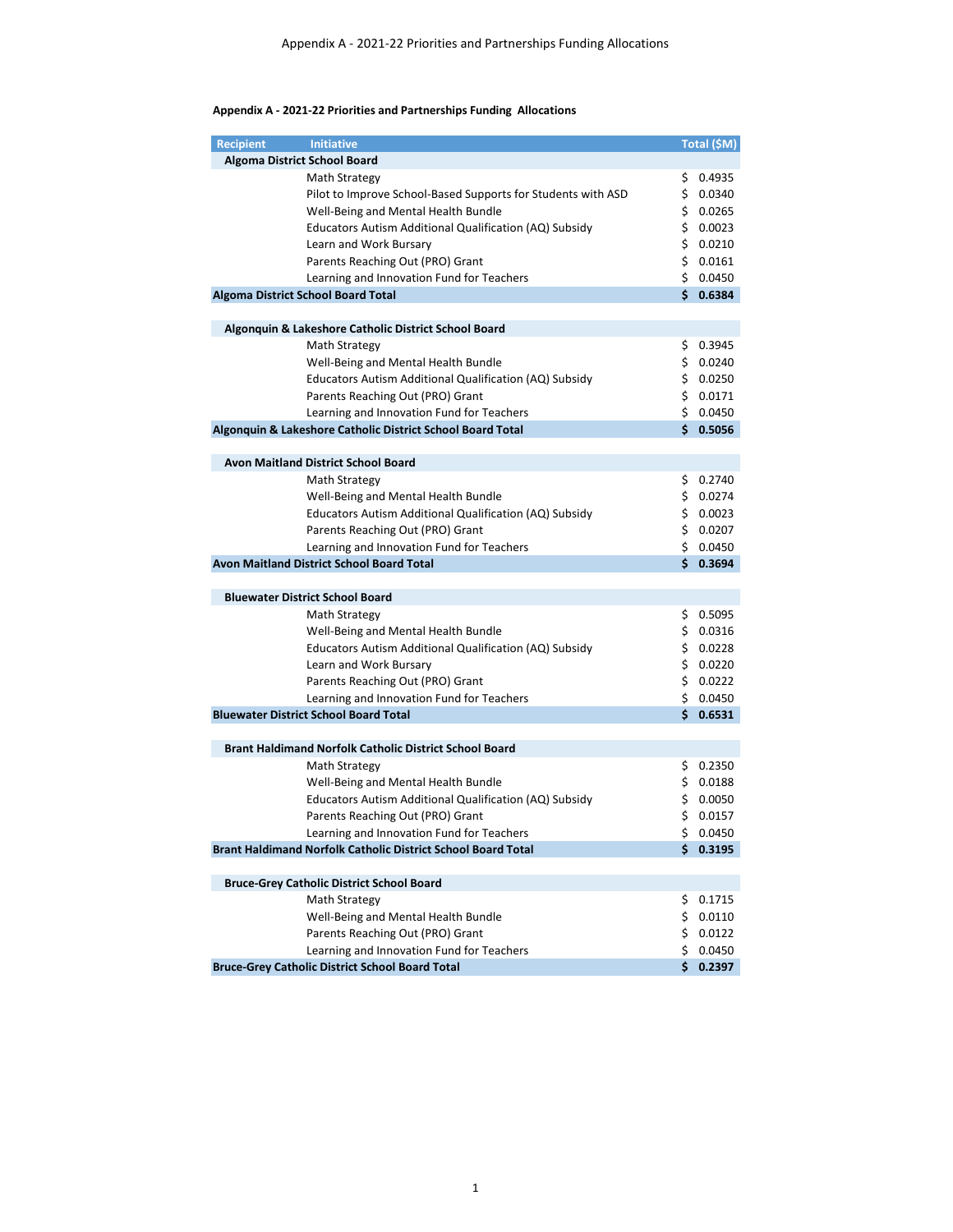| <b>Recipient</b> | <b>Initiative</b>                                                  |     | Total (\$M) |
|------------------|--------------------------------------------------------------------|-----|-------------|
|                  | <b>Catholic District School Board of Eastern Ontario</b>           |     |             |
|                  | Math Strategy                                                      | \$. | 0.3465      |
|                  | Well-Being and Mental Health Bundle                                |     | \$0.0260    |
|                  | Educators Autism Additional Qualification (AQ) Subsidy             |     | \$0.0020    |
|                  | Parents Reaching Out (PRO) Grant                                   |     | \$0.0184    |
|                  | Learning and Innovation Fund for Teachers                          |     | \$0.0450    |
|                  | <b>Catholic District School Board of Eastern Ontario Total</b>     | Ś.  | 0.4378      |
|                  |                                                                    |     |             |
|                  | Centre Jules-Léger Consortium                                      |     |             |
|                  |                                                                    |     | \$0.0590    |
|                  | Math Strategy                                                      |     | \$0.0050    |
|                  | Parents Reaching Out (PRO) Grant                                   | Ś.  |             |
|                  | Centre Jules-Léger Consortium Total                                |     | 0.0640      |
|                  |                                                                    |     |             |
|                  | Conseil des écoles publiques de l'Est de l'Ontario                 |     |             |
|                  | <b>French Language Education</b>                                   |     | \$0.0100    |
|                  | Math Strategy                                                      |     | \$0.3021    |
|                  | Pilot to Improve School-Based Supports for Students with ASD       |     | \$0.0340    |
|                  | Well-Being and Mental Health Bundle                                |     | \$0.0289    |
|                  | Educators Autism Additional Qualification (AQ) Subsidy             |     | \$0.0247    |
|                  | Parents Reaching Out (PRO) Grant                                   |     | \$0.0221    |
|                  | Learning and Innovation Fund for Teachers                          |     | \$0.0450    |
|                  | Conseil des écoles publiques de l'Est de l'Ontario Total           | Ś.  | 0.4667      |
|                  |                                                                    |     |             |
|                  | Conseil scolaire catholique MonAvenir                              |     |             |
|                  | <b>French Language Education</b>                                   |     | \$0.0100    |
|                  | Math Strategy                                                      |     | \$0.3378    |
|                  | Well-Being and Mental Health Bundle                                |     | \$0.0303    |
|                  | Educators Autism Additional Qualification (AQ) Subsidy             |     | \$0.0141    |
|                  | Parents Reaching Out (PRO) Grant                                   |     | \$0.0225    |
|                  | Learning and Innovation Fund for Teachers                          |     | \$0.0450    |
|                  | Conseil scolaire catholique MonAvenir Total                        | Ś.  | 0.4597      |
|                  |                                                                    |     |             |
|                  |                                                                    |     |             |
|                  | Conseil scolaire catholique Providence                             |     |             |
|                  | French Language Education                                          | \$. | 0.0100      |
|                  | Math Strategy                                                      |     | \$0.2865    |
|                  | Well-Being and Mental Health Bundle                                |     | \$0.0188    |
|                  | Educators Autism Additional Qualification (AQ) Subsidy             |     | \$0.0088    |
|                  | Parents Reaching Out (PRO) Grant                                   |     | \$0.0153    |
|                  | Learning and Innovation Fund for Teachers                          |     | \$0.0450    |
|                  | Conseil scolaire catholique Providence Total                       | Ś.  | 0.3844      |
|                  |                                                                    |     |             |
|                  | Conseil scolaire de district catholique de l'Est ontarien          |     |             |
|                  | French Language Education                                          |     | \$0.0100    |
|                  | Math Strategy                                                      |     | \$0.2739    |
|                  | Pilot to Improve School-Based Supports for Students with ASD       |     | \$0.0340    |
|                  | Well-Being and Mental Health Bundle                                |     | \$0.0204    |
|                  | Educators Autism Additional Qualification (AQ) Subsidy             |     | \$0.0150    |
|                  | Parents Reaching Out (PRO) Grant                                   |     | \$0.0154    |
|                  | Learning and Innovation Fund for Teachers                          |     | \$0.0450    |
|                  | Conseil scolaire de district catholique de l'Est ontarien Total    | Ś.  | 0.4137      |
|                  |                                                                    |     |             |
|                  | Conseil scolaire de district catholique des Aurores boréales       |     |             |
|                  | French Language Education                                          | \$  | 0.0100      |
|                  |                                                                    |     |             |
|                  | Math Strategy                                                      |     | \$0.2268    |
|                  | Well-Being and Mental Health Bundle                                |     | \$0.0076    |
|                  | Educators Autism Additional Qualification (AQ) Subsidy             |     | \$0.0012    |
|                  | Parents Reaching Out (PRO) Grant                                   |     | \$0.0084    |
|                  | Learning and Innovation Fund for Teachers                          | \$  | 0.0450      |
|                  | Conseil scolaire de district catholique des Aurores boréales Total | Ś.  | 0.2990      |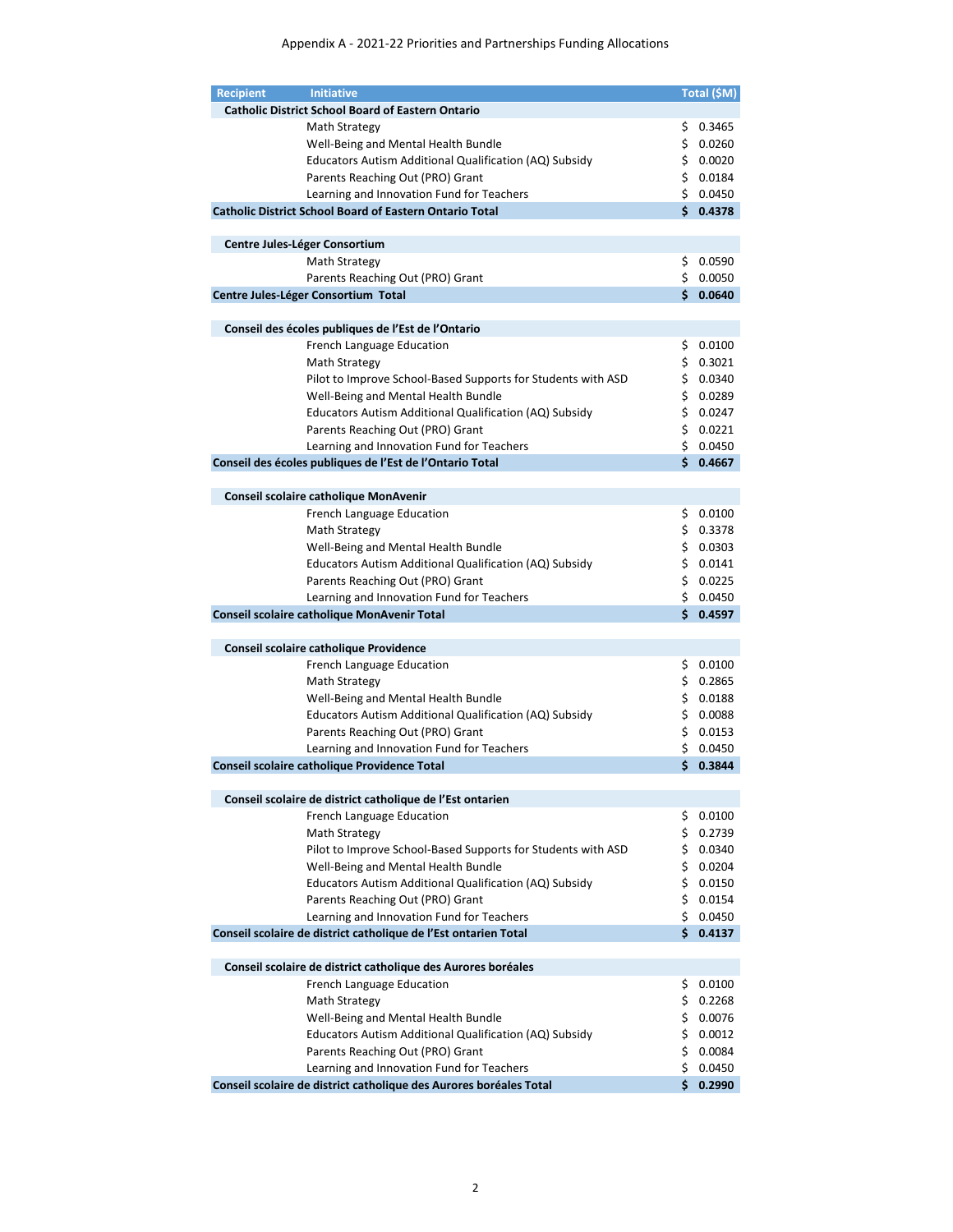| <b>Recipient</b> | <b>Initiative</b>                                                        |     | Total (\$M) |
|------------------|--------------------------------------------------------------------------|-----|-------------|
|                  | Conseil scolaire de district catholique des Grandes Rivières             |     |             |
|                  | French Language Education                                                | \$  | 0.0100      |
|                  | Math Strategy                                                            |     | \$0.2672    |
|                  | Well-Being and Mental Health Bundle                                      | \$. | 0.0198      |
|                  | Educators Autism Additional Qualification (AQ) Subsidy                   |     | \$0.0096    |
|                  | Parents Reaching Out (PRO) Grant                                         |     | \$0.0118    |
|                  | Learning and Innovation Fund for Teachers                                |     | \$0.0450    |
|                  | Conseil scolaire de district catholique des Grandes Rivières Total       | Ś.  | 0.3633      |
|                  | Conseil scolaire de district catholique du Centre-Est de l'Ontario       |     |             |
|                  | French Language Education                                                |     | \$0.0100    |
|                  | Math Strategy                                                            |     | \$0.3311    |
|                  | Well-Being and Mental Health Bundle                                      |     | \$0.0368    |
|                  | Educators Autism Additional Qualification (AQ) Subsidy                   |     | \$0.0083    |
|                  | Parents Reaching Out (PRO) Grant                                         |     | \$0.0308    |
|                  | Learning and Innovation Fund for Teachers                                |     | \$0.0450    |
|                  | Conseil scolaire de district catholique du Centre-Est de l'Ontario Total | Ś.  | 0.4620      |
|                  | Conseil scolaire de district catholique du Nouvel-Ontario                |     |             |
|                  | <b>French Language Education</b>                                         |     | \$0.0100    |
|                  | Math Strategy                                                            |     | \$0.2726    |
|                  | Well-Being and Mental Health Bundle                                      |     | \$0.0191    |
|                  | Educators Autism Additional Qualification (AQ) Subsidy                   |     | \$0.0207    |
|                  | Parents Reaching Out (PRO) Grant                                         |     | \$0.0127    |
|                  | Learning and Innovation Fund for Teachers                                |     | \$0.0450    |
|                  | Conseil scolaire de district catholique du Nouvel-Ontario Total          | Ś.  | 0.3802      |
|                  | Conseil scolaire de district catholique Franco-Nord                      |     |             |
|                  | French Language Education                                                | \$  | 0.0100      |
|                  | Math Strategy                                                            |     | \$0.2386    |
|                  | Well-Being and Mental Health Bundle                                      |     | \$0.0099    |
|                  | Educators Autism Additional Qualification (AQ) Subsidy                   |     | \$0.0150    |
|                  | Parents Reaching Out (PRO) Grant                                         |     | \$0.0103    |
|                  | Learning and Innovation Fund for Teachers                                | \$  | 0.0450      |
|                  | Conseil scolaire de district catholique Franco-Nord Total                | Ś.  | 0.3288      |
|                  | Conseil scolaire de district du Nord-Est de l'Ontario                    |     |             |
|                  | French Language Education                                                |     | \$0.0100    |
|                  | Math Strategy                                                            |     | \$0.2377    |
|                  | Well-Being and Mental Health Bundle                                      | \$. | 0.0113      |
|                  | Educators Autism Additional Qualification (AQ) Subsidy                   |     | \$0.0148    |
|                  | Parents Reaching Out (PRO) Grant                                         | \$. | 0.0097      |
|                  | Learning and Innovation Fund for Teachers                                | \$. | 0.0450      |
|                  | Conseil scolaire de district du Nord-Est de l'Ontario Total              | Ś.  | 0.3286      |
|                  | Conseil scolaire public du Grand Nord de l'Ontario                       |     |             |
|                  | French Language Education                                                | \$. | 0.0100      |
|                  | Math Strategy                                                            | \$. | 0.2436      |
|                  | Well-Being and Mental Health Bundle                                      | \$. | 0.0152      |
|                  | Educators Autism Additional Qualification (AQ) Subsidy                   |     | \$0.0025    |
|                  | Parents Reaching Out (PRO) Grant                                         | \$. | 0.0102      |
|                  | Learning and Innovation Fund for Teachers                                | \$. | 0.0450      |
|                  | Conseil scolaire public du Grand Nord de l'Ontario Total                 | Ś.  | 0.3264      |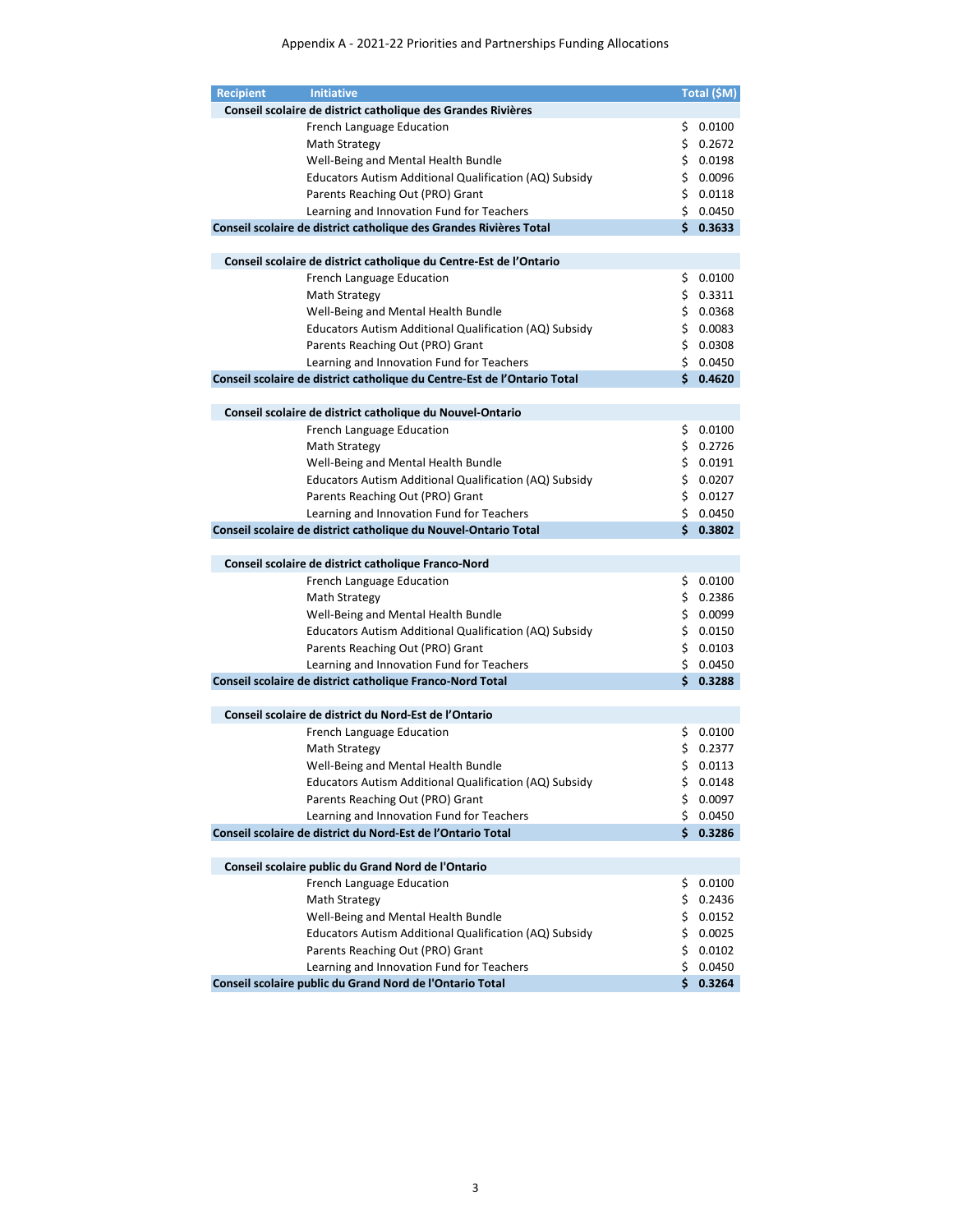| <b>Recipient</b> | <b>Initiative</b>                                                                               |     | Total (\$M)          |
|------------------|-------------------------------------------------------------------------------------------------|-----|----------------------|
|                  |                                                                                                 |     |                      |
|                  | <b>Conseil scolaire Viamonde</b>                                                                |     |                      |
|                  | French Language Education                                                                       | \$  | 0.0100               |
|                  | Math Strategy                                                                                   | \$. | 0.3096               |
|                  | Well-Being and Mental Health Bundle                                                             |     | \$0.0230             |
|                  | Educators Autism Additional Qualification (AQ) Subsidy                                          | Ś.  | 0.0210               |
|                  | Parents Reaching Out (PRO) Grant                                                                | \$. | 0.0182               |
|                  | Learning and Innovation Fund for Teachers                                                       |     | \$0.0450             |
|                  | <b>Conseil scolaire Viamonde Total</b>                                                          |     | \$0.4268             |
|                  | <b>District School Board of Niagara</b>                                                         |     |                      |
|                  | Math Strategy                                                                                   | Ş.  | 0.4565               |
|                  | Well-Being and Mental Health Bundle                                                             |     | \$0.0499             |
|                  |                                                                                                 |     |                      |
|                  | Educators Autism Additional Qualification (AQ) Subsidy                                          |     | \$0.0071             |
|                  | Parents Reaching Out (PRO) Grant                                                                |     | \$0.0413             |
|                  | Learning and Innovation Fund for Teachers                                                       |     | \$0.0450             |
|                  | <b>District School Board of Niagara Total</b>                                                   |     | \$0.5997             |
|                  | <b>District School Board Ontario North East</b>                                                 |     |                      |
|                  | Math Strategy                                                                                   | \$. | 0.5300               |
|                  | Well-Being and Mental Health Bundle                                                             | \$. | 0.0229               |
|                  | Educators Autism Additional Qualification (AQ) Subsidy                                          | \$. | 0.0050               |
|                  | Learn and Work Bursary                                                                          |     | \$0.0210             |
|                  | Parents Reaching Out (PRO) Grant                                                                |     | \$0.0127             |
|                  | Learning and Innovation Fund for Teachers                                                       |     | \$0.0450             |
|                  | <b>District School Board Ontario North East Total</b>                                           |     | \$0.6366             |
|                  | <b>Dufferin-Peel Catholic District School Board</b>                                             |     |                      |
|                  | Math Strategy                                                                                   | \$. | 0.7825               |
|                  | Well-Being and Mental Health Bundle                                                             |     | \$0.1053             |
|                  |                                                                                                 | \$. | 0.0567               |
|                  | Educators Autism Additional Qualification (AQ) Subsidy                                          |     |                      |
|                  | Parents Reaching Out (PRO) Grant                                                                | \$. | 0.0826               |
|                  | Learning and Innovation Fund for Teachers<br>Dufferin-Peel Catholic District School Board Total |     | \$0.0630<br>\$1.0901 |
|                  |                                                                                                 |     |                      |
|                  | Durham Catholic District School Board                                                           |     |                      |
|                  | Math Strategy                                                                                   |     | \$0.3385             |
|                  | Well-Being and Mental Health Bundle                                                             |     | \$0.0307             |
|                  | Educators Autism Additional Qualification (AQ) Subsidy                                          |     | \$0.0108             |
|                  | Parents Reaching Out (PRO) Grant                                                                | \$  | 0.0270               |
|                  | Learning and Innovation Fund for Teachers                                                       |     | \$0.0450             |
|                  | Durham Catholic District School Board Total                                                     | \$. | 0.4520               |
|                  | <b>Durham District School Board</b>                                                             |     |                      |
|                  | Math Strategy                                                                                   | Ş.  | 0.9990               |
|                  | Well-Being and Mental Health Bundle                                                             | \$  | 0.0876               |
|                  | Educators Autism Additional Qualification (AQ) Subsidy                                          | \$  | 0.0175               |
|                  | Parents Reaching Out (PRO) Grant                                                                | \$  | 0.0758               |
|                  | Learning and Innovation Fund for Teachers                                                       | \$  | 0.0630               |
|                  | <b>Durham District School Board Total</b>                                                       | \$. | 1.2429               |
|                  |                                                                                                 |     |                      |
|                  | <b>Grand Erie District School Board</b>                                                         |     |                      |
|                  | Math Strategy                                                                                   | \$  | 0.8890               |
|                  | Well-Being and Mental Health Bundle                                                             | \$  | 0.0396               |
|                  | Learn and Work Bursary                                                                          | \$  | 0.0230               |
|                  | Parents Reaching Out (PRO) Grant                                                                | \$  | 0.0320               |
|                  | Learning and Innovation Fund for Teachers                                                       | \$  | 0.0450               |
|                  | <b>Grand Erie District School Board Total</b>                                                   | Ś.  | 1.0286               |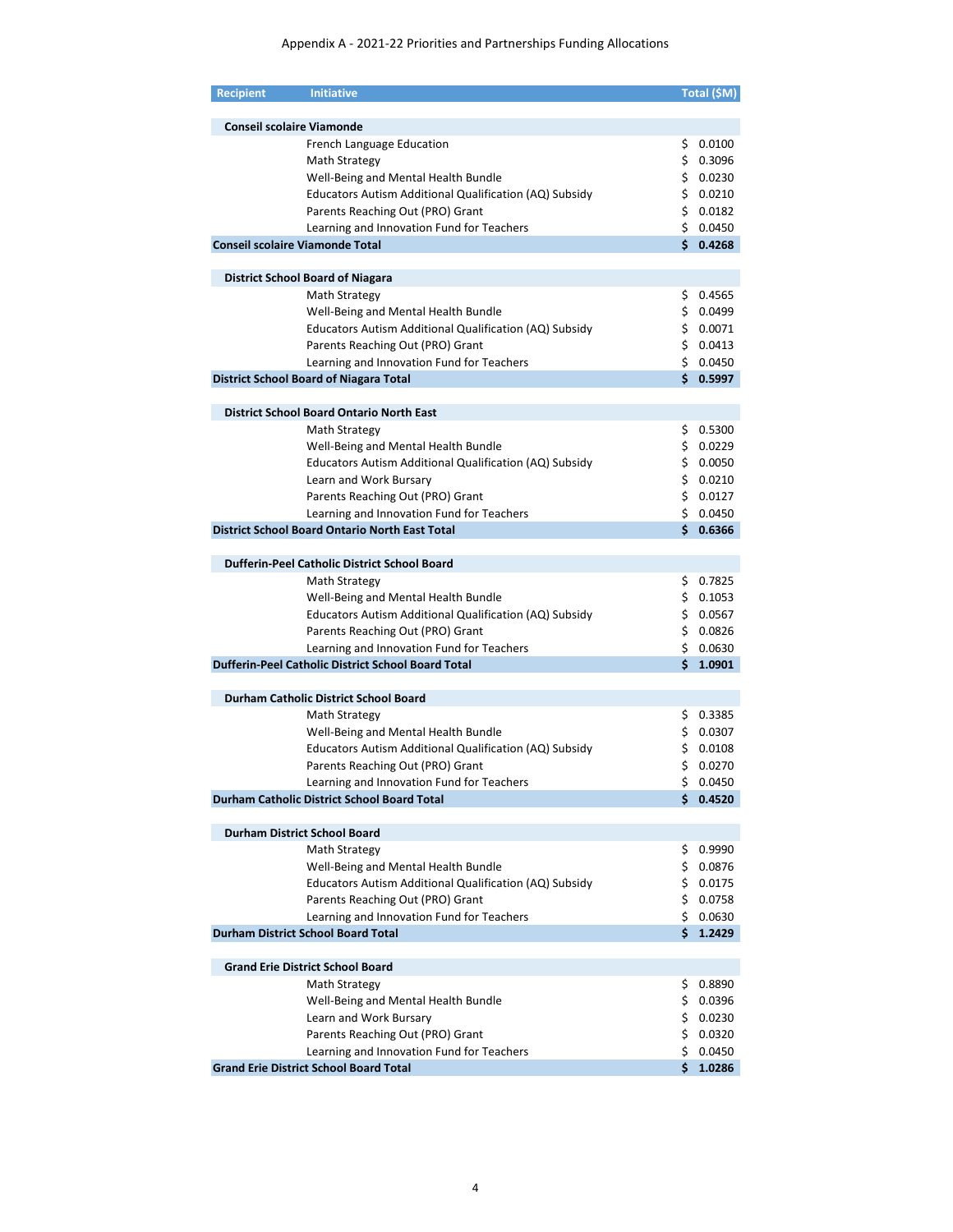| <b>Recipient</b> | <b>Initiative</b>                                            |     | Total (\$M) |
|------------------|--------------------------------------------------------------|-----|-------------|
|                  |                                                              |     |             |
|                  | <b>Greater Essex County District School Board</b>            |     |             |
|                  | Math Strategy                                                | \$. | 0.6795      |
|                  | Well-Being and Mental Health Bundle                          | \$. | 0.0521      |
|                  | Educators Autism Additional Qualification (AQ) Subsidy       |     | \$0.0187    |
|                  | Learn and Work Bursary                                       |     | \$0.0240    |
|                  | Parents Reaching Out (PRO) Grant                             |     | \$0.0399    |
|                  | Learning and Innovation Fund for Teachers                    |     | \$0.0450    |
|                  | <b>Greater Essex County District School Board Total</b>      |     | \$0.8591    |
|                  |                                                              |     |             |
|                  | <b>Halton Catholic District School Board</b>                 |     |             |
|                  | Math Strategy                                                | Ş.  | 0.2695      |
|                  | Well-Being and Mental Health Bundle                          |     | \$ 0.0427   |
|                  | Educators Autism Additional Qualification (AQ) Subsidy       |     | \$0.0108    |
|                  | Parents Reaching Out (PRO) Grant                             |     | \$0.0399    |
|                  | Learning and Innovation Fund for Teachers                    |     | \$0.0450    |
|                  | <b>Halton Catholic District School Board Total</b>           |     | \$0.4080    |
|                  |                                                              |     |             |
|                  | <b>Halton District School Board</b>                          |     |             |
|                  | Math Strategy                                                |     | 0.4415      |
|                  | Well-Being and Mental Health Bundle                          | \$. | \$0.0742    |
|                  |                                                              |     |             |
|                  | Educators Autism Additional Qualification (AQ) Subsidy       |     | \$0.0280    |
|                  | Parents Reaching Out (PRO) Grant                             |     | \$0.0697    |
|                  | Learning and Innovation Fund for Teachers                    |     | \$0.0630    |
|                  | <b>Halton District School Board Total</b>                    |     | \$0.6764    |
|                  |                                                              |     |             |
|                  | Hamilton-Wentworth Catholic District School Board            |     |             |
|                  | Math Strategy                                                | \$. | 0.4090      |
|                  | Pilot to Improve School-Based Supports for Students with ASD |     | \$0.0340    |
|                  | Well-Being and Mental Health Bundle                          |     | \$0.0396    |
|                  | Educators Autism Additional Qualification (AQ) Subsidy       |     | \$0.0106    |
|                  | Parents Reaching Out (PRO) Grant                             |     | \$0.0332    |
|                  | Learning and Innovation Fund for Teachers                    |     | \$0.0450    |
|                  | Hamilton-Wentworth Catholic District School Board Total      |     | \$0.5714    |
|                  |                                                              |     |             |
|                  | <b>Hamilton-Wentworth District School Board</b>              |     |             |
|                  | Math Strategy                                                |     | \$1.5885    |
|                  | Pilot to Improve School-Based Supports for Students with ASD |     | \$0.0340    |
|                  | School Mental Health Ontario                                 |     | \$6.5000    |
|                  | Well-Being and Mental Health Bundle                          | \$  | 0.0638      |
|                  | Educators Autism Additional Qualification (AQ) Subsidy       |     | \$0.0256    |
|                  | Learn and Work Bursary                                       | \$  | 0.0250      |
|                  | Parents Reaching Out (PRO) Grant                             | \$  | 0.0538      |
|                  | Learning and Innovation Fund for Teachers                    | \$. | 0.0450      |
|                  | <b>Hamilton-Wentworth District School Board Total</b>        |     | \$8.3357    |
|                  |                                                              |     |             |
|                  | <b>Hastings and Prince Edward District School Board</b>      |     |             |
|                  | Math Strategy                                                | \$  | 0.5580      |
|                  |                                                              |     |             |
|                  | Well-Being and Mental Health Bundle                          | \$  | 0.0275      |
|                  | Educators Autism Additional Qualification (AQ) Subsidy       | \$  | 0.0047      |
|                  | Learn and Work Bursary                                       | \$  | 0.0220      |
|                  | Parents Reaching Out (PRO) Grant                             | \$  | 0.0202      |
|                  | Learning and Innovation Fund for Teachers                    | \$  | 0.0450      |
|                  | Hastings and Prince Edward District School Board Total       | Ś.  | 0.6774      |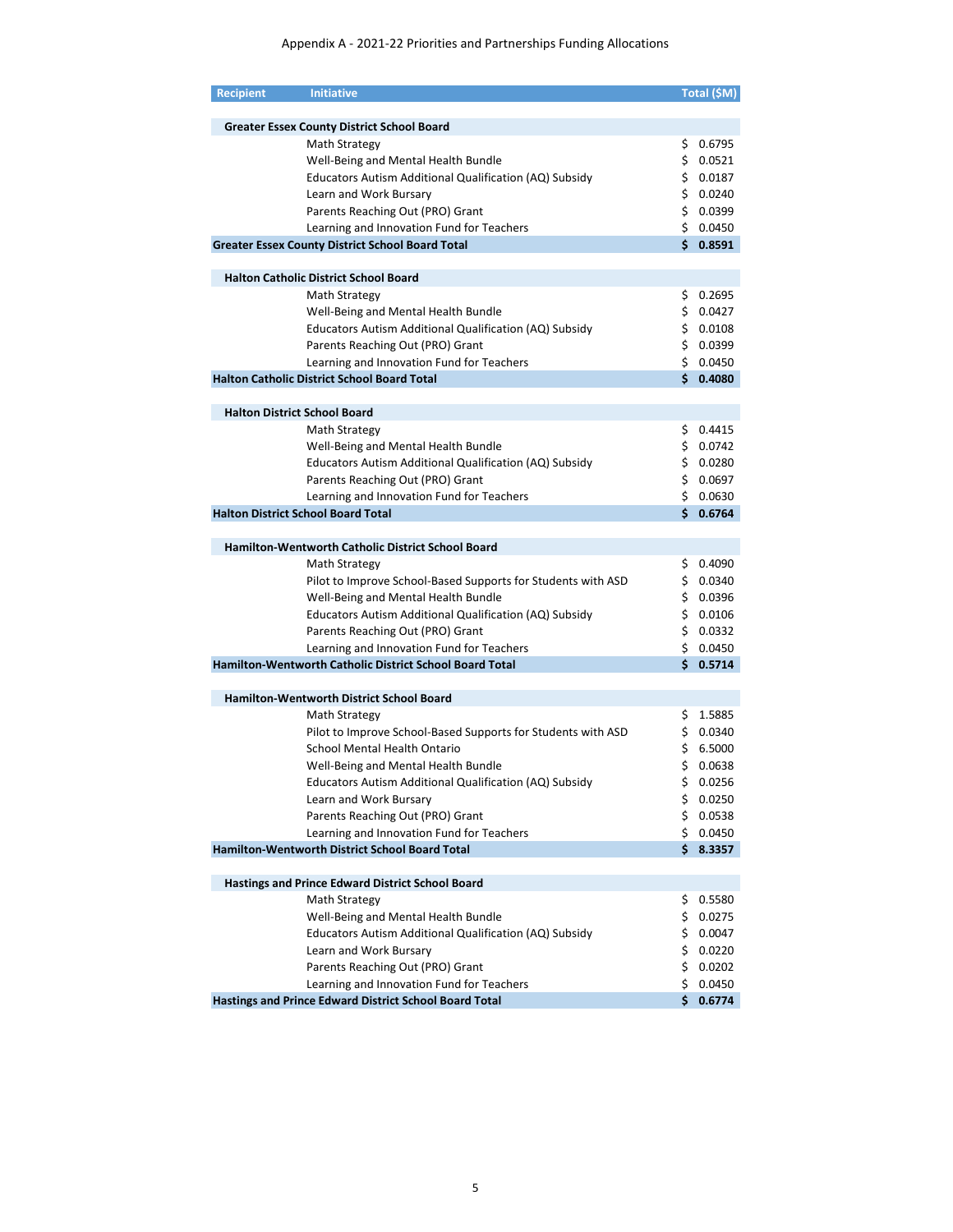| <b>Recipient</b> | <b>Initiative</b>                                            |     | Total (\$M) |
|------------------|--------------------------------------------------------------|-----|-------------|
|                  |                                                              |     |             |
|                  | <b>Huron-Perth Catholic District School Board</b>            |     |             |
|                  | Math Strategy                                                | \$  | 0.2005      |
|                  | Well-Being and Mental Health Bundle                          |     | \$0.0114    |
|                  | Educators Autism Additional Qualification (AQ) Subsidy       |     | \$0.0082    |
|                  | Parents Reaching Out (PRO) Grant                             |     | \$0.0122    |
|                  | Learning and Innovation Fund for Teachers                    |     | \$0.0450    |
|                  |                                                              |     | \$0.2773    |
|                  | Huron-Perth Catholic District School Board Total             |     |             |
|                  |                                                              |     |             |
|                  | Huron-Superior Catholic District School Board                |     |             |
|                  | Math Strategy                                                |     | \$0.3590    |
|                  | Well-Being and Mental Health Bundle                          |     | \$0.0157    |
|                  | Educators Autism Additional Qualification (AQ) Subsidy       |     | \$0.0023    |
|                  | Learn and Work Bursary                                       |     | \$0.0200    |
|                  | Parents Reaching Out (PRO) Grant                             |     | \$0.0122    |
|                  | Learning and Innovation Fund for Teachers                    |     | \$0.0450    |
|                  | Huron-Superior Catholic District School Board Total          |     | \$0.4542    |
|                  |                                                              |     |             |
|                  | James Bay Lowlands Secondary School Board                    |     |             |
|                  | Math Strategy                                                |     | \$0.0590    |
|                  | Well-Being and Mental Health Bundle                          |     | \$0.0015    |
|                  | Educators Autism Additional Qualification (AQ) Subsidy       |     | \$0.0007    |
|                  | Parents Reaching Out (PRO) Grant                             |     | \$0.0050    |
|                  |                                                              |     | \$0.0050    |
|                  | Learning and Innovation Fund for Teachers                    |     |             |
|                  | James Bay Lowlands Secondary School Board Total              |     | \$0.0712    |
|                  |                                                              |     |             |
|                  | Kawartha Pine Ridge District School Board                    |     |             |
|                  | Math Strategy                                                |     | \$0.6320    |
|                  | Pilot to Improve School-Based Supports for Students with ASD |     | \$0.0340    |
|                  | Well-Being and Mental Health Bundle                          |     | \$0.0514    |
|                  | Educators Autism Additional Qualification (AQ) Subsidy       |     | \$0.0300    |
|                  | Parents Reaching Out (PRO) Grant                             |     | \$0.0364    |
|                  | Learning and Innovation Fund for Teachers                    |     | \$0.0450    |
|                  | Kawartha Pine Ridge District School Board Total              |     | \$0.8287    |
|                  |                                                              |     |             |
|                  | Keewatin-Patricia District School Board                      |     |             |
|                  | Math Strategy                                                |     | \$0.4460    |
|                  | Rapid Response Northern Schools Team                         |     | \$0.8000    |
|                  | Well-Being and Mental Health Bundle                          |     | \$0.0190    |
|                  | Educators Autism Additional Qualification (AQ) Subsidy       |     | \$0.0037    |
|                  | First Nation School Support Program                          |     | \$0.2100    |
|                  | Parents Reaching Out (PRO) Grant                             | \$  | 0.0124      |
|                  | Learning and Innovation Fund for Teachers                    | \$  | 0.0450      |
|                  | Keewatin-Patricia District School Board Total                | Ś.  | 1.5360      |
|                  |                                                              |     |             |
|                  | Kenora Catholic District School Board                        |     |             |
|                  |                                                              |     |             |
|                  | Math Strategy                                                | Ş   | 0.1500      |
|                  | Well-Being and Mental Health Bundle                          | \$  | 0.0068      |
|                  | Educators Autism Additional Qualification (AQ) Subsidy       | \$. | 0.0007      |
|                  | Parents Reaching Out (PRO) Grant                             |     | \$0.0089    |
|                  | Learning and Innovation Fund for Teachers                    | \$  | 0.0450      |
|                  | Kenora Catholic District School Board Total                  | Ś.  | 0.2113      |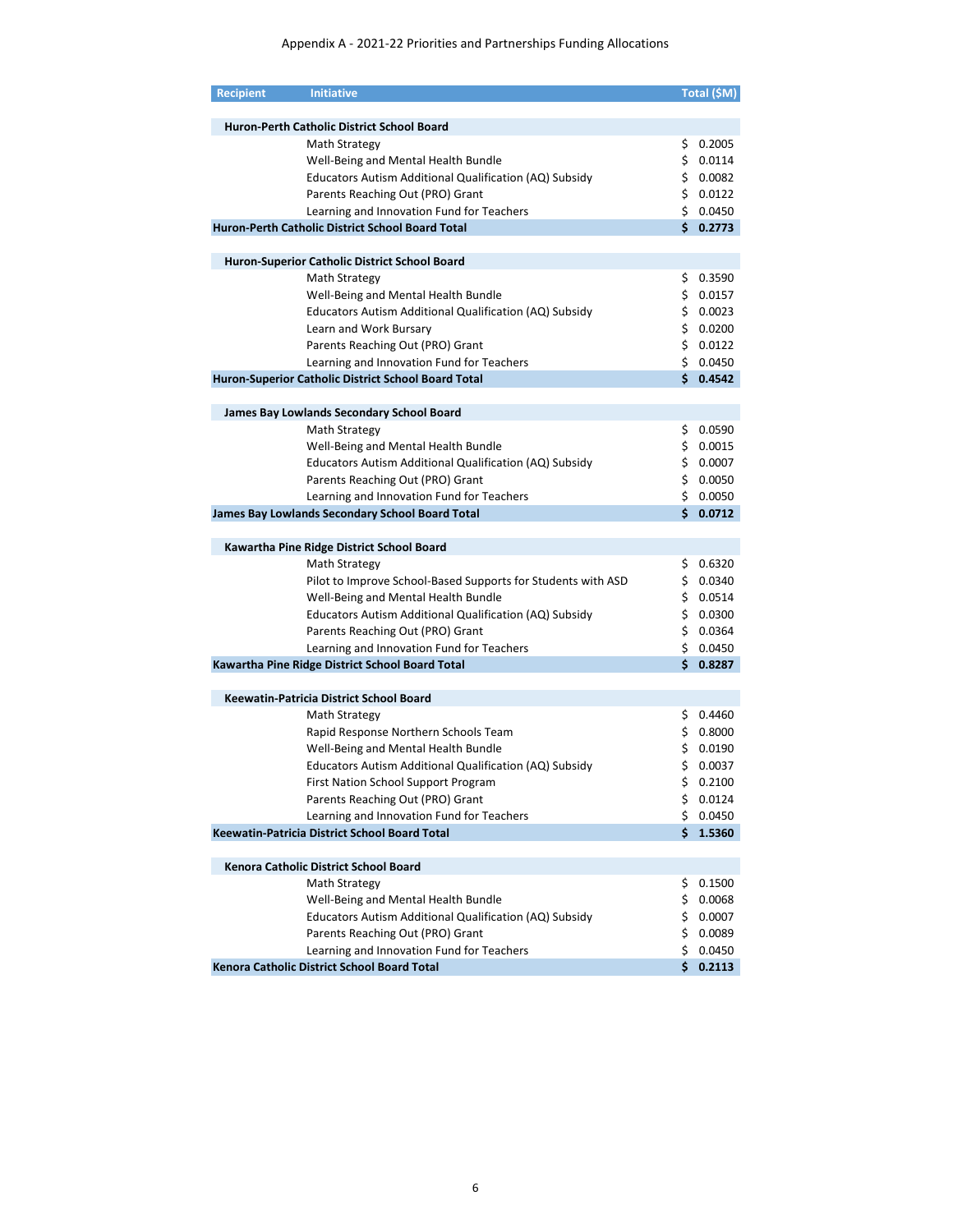| <b>Recipient</b> | <b>Initiative</b>                                      |    | Total (\$M) |
|------------------|--------------------------------------------------------|----|-------------|
|                  |                                                        |    |             |
|                  | <b>Lakehead District School Board</b>                  |    |             |
|                  | Math Strategy                                          |    | \$0.3815    |
|                  | Well-Being and Mental Health Bundle                    |    | \$0.0165    |
|                  | Educators Autism Additional Qualification (AQ) Subsidy |    | \$0.0108    |
|                  | Parents Reaching Out (PRO) Grant                       |    | \$0.0149    |
|                  | Learning and Innovation Fund for Teachers              |    | \$0.0450    |
|                  | <b>Lakehead District School Board Total</b>            |    | \$0.4687    |
|                  |                                                        |    |             |
|                  | <b>Lambton Kent District School Board</b>              |    |             |
|                  | Math Strategy                                          |    | \$0.6040    |
|                  | Well-Being and Mental Health Bundle                    |    | \$0.0373    |
|                  | Educators Autism Additional Qualification (AQ) Subsidy |    | \$0.0175    |
|                  | Learn and Work Bursary                                 |    | \$0.0230    |
|                  | Parents Reaching Out (PRO) Grant                       |    | \$0.0272    |
|                  | Learning and Innovation Fund for Teachers              |    | \$0.0450    |
|                  | <b>Lambton Kent District School Board Total</b>        |    | \$0.7540    |
|                  |                                                        |    |             |
|                  | <b>Limestone District School Board</b>                 |    |             |
|                  | Math Strategy                                          |    | \$0.6570    |
|                  | Well-Being and Mental Health Bundle                    |    | \$0.0324    |
|                  | Educators Autism Additional Qualification (AQ) Subsidy |    | 50.0233     |
|                  | Learn and Work Bursary                                 |    | \$0.0220    |
|                  | Parents Reaching Out (PRO) Grant                       |    | \$0.0251    |
|                  | Learning and Innovation Fund for Teachers              |    | \$0.0450    |
|                  | <b>Limestone District School Board Total</b>           |    | \$0.8048    |
|                  |                                                        |    |             |
|                  | <b>London District Catholic School Board</b>           |    |             |
|                  | Math Strategy                                          |    | \$0.3435    |
|                  | Well-Being and Mental Health Bundle                    |    | \$0.0315    |
|                  | Parents Reaching Out (PRO) Grant                       |    | \$0.0268    |
|                  | Learning and Innovation Fund for Teachers              |    | \$0.0450    |
|                  | <b>London District Catholic School Board Total</b>     |    | \$0.4468    |
|                  |                                                        |    |             |
|                  | <b>Moose Factory Island District School Area Board</b> |    |             |
|                  | Math Strategy                                          |    | \$0.1180    |
|                  | Well-Being and Mental Health Bundle                    |    | \$0.0015    |
|                  | Parents Reaching Out (PRO) Grant                       |    | \$0.0050    |
|                  | Learning and Innovation Fund for Teachers              |    | \$0.0050    |
|                  | Moose Factory Island District School Area Board Total  |    | \$0.1295    |
|                  |                                                        |    |             |
|                  | Moosonee District School Area Board                    |    |             |
|                  | Well-Being and Mental Health Bundle                    |    | \$0.0016    |
|                  | Educators Autism Additional Qualification (AQ) Subsidy |    | \$0.0007    |
|                  | Parents Reaching Out (PRO) Grant                       |    | \$0.0050    |
|                  | Learning and Innovation Fund for Teachers              |    | \$0.0050    |
|                  | <b>Moosonee District School Area Board Total</b>       | Ś. | 0.0123      |
|                  |                                                        |    |             |
|                  | <b>Near North District School Board</b>                |    |             |
|                  | Math Strategy                                          |    | \$0.4680    |
|                  | Well-Being and Mental Health Bundle                    |    | \$0.0234    |
|                  | Educators Autism Additional Qualification (AQ) Subsidy |    | \$0.0080    |
|                  | Parents Reaching Out (PRO) Grant                       |    | \$0.0160    |
|                  | Learning and Innovation Fund for Teachers              |    | \$0.0450    |
|                  | <b>Near North District School Board Total</b>          |    | \$0.5604    |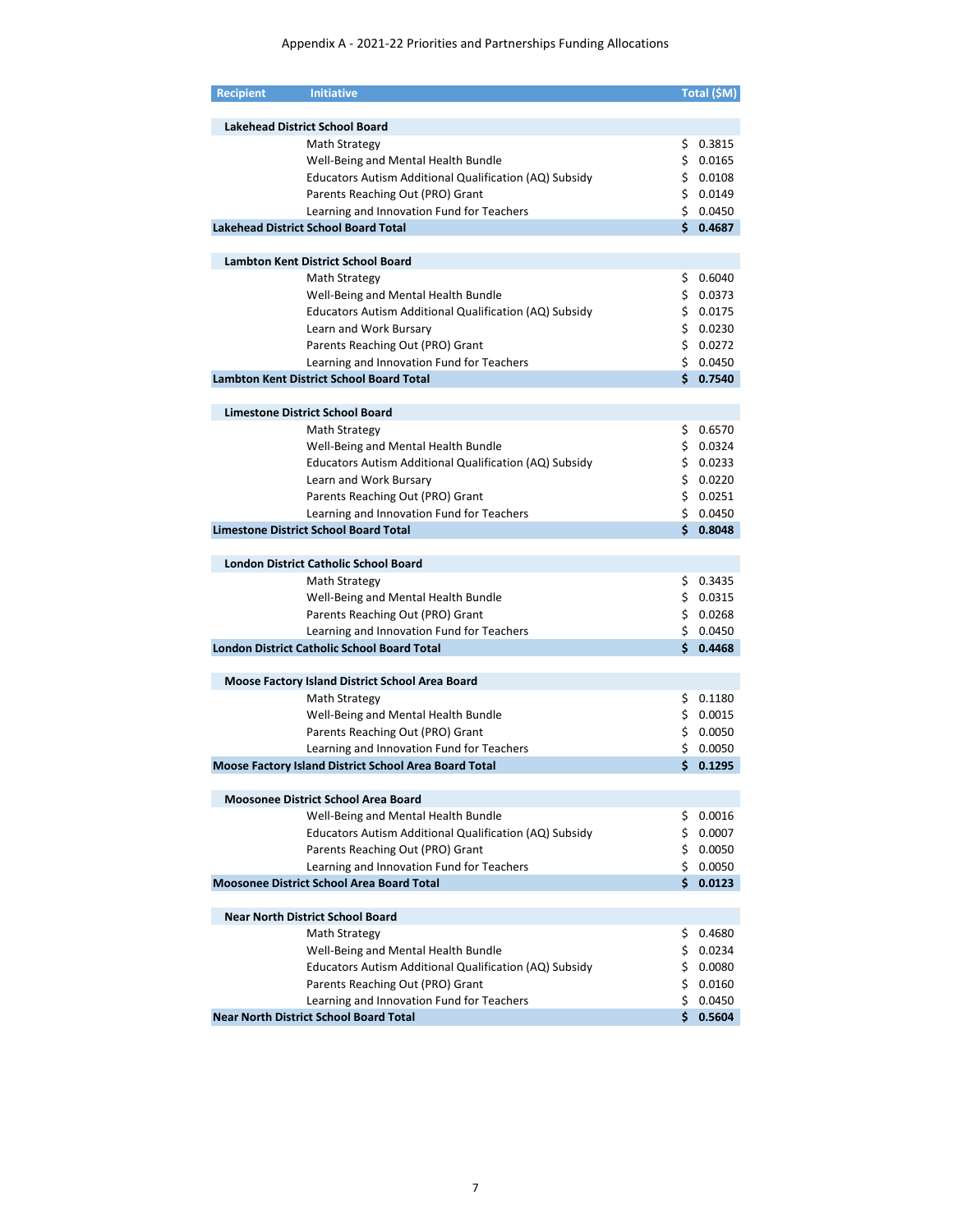| Niagara Catholic District School Board<br>Math Strategy<br>\$.<br>\$0.0332<br>Well-Being and Mental Health Bundle<br>\$0.0140<br>Educators Autism Additional Qualification (AQ) Subsidy<br>\$0.0262<br>Parents Reaching Out (PRO) Grant<br>\$0.0450<br>Learning and Innovation Fund for Teachers<br>\$0.3579<br>Niagara Catholic District School Board Total<br><b>Nipissing-Parry Sound Catholic District School Board</b><br>Math Strategy<br>\$<br>\$0.0093<br>Well-Being and Mental Health Bundle<br>Educators Autism Additional Qualification (AQ) Subsidy<br>\$0.0023<br>\$0.0103<br>Parents Reaching Out (PRO) Grant<br>\$0.0450<br>Learning and Innovation Fund for Teachers<br>\$0.2549<br>Nipissing-Parry Sound Catholic District School Board Total<br>Northeastern Catholic District School Board<br>\$0.2880<br>Math Strategy<br>\$0.0104<br>Well-Being and Mental Health Bundle<br>\$0.0023<br>Educators Autism Additional Qualification (AQ) Subsidy<br>\$0.0200<br>Learn and Work Bursary<br>Parents Reaching Out (PRO) Grant<br>\$0.0098<br>\$0.0450<br>Learning and Innovation Fund for Teachers<br>Northeastern Catholic District School Board Total<br>\$0.3755<br><b>Northwest Catholic District School Board</b><br>Math Strategy<br>\$0.1550<br>\$0.0080<br>Well-Being and Mental Health Bundle<br>\$0.0011<br>Educators Autism Additional Qualification (AQ) Subsidy<br>\$0.0088<br>Parents Reaching Out (PRO) Grant<br>Learning and Innovation Fund for Teachers<br>\$0.0450<br><b>Northwest Catholic District School Board Total</b><br>Ś.<br><b>Ottawa Catholic School Board</b><br>\$0.5500<br>Math Strategy<br>Well-Being and Mental Health Bundle<br>\$0.0557<br>Educators Autism Additional Qualification (AQ) Subsidy<br>\$0.0198<br>Parents Reaching Out (PRO) Grant<br>\$0.0480<br>\$0.0450<br>Learning and Innovation Fund for Teachers<br>\$0.7185<br>Ottawa Catholic School Board Total<br><b>Ottawa-Carleton District School Board</b><br>1.2360<br>Math Strategy<br>\$.<br>\$0.0340<br>Pilot to Improve School-Based Supports for Students with ASD<br>\$0.0905<br>Well-Being and Mental Health Bundle<br><b>Educators Autism Additional Qualification (AQ) Subsidy</b><br>\$0.0500<br>Parents Reaching Out (PRO) Grant<br>\$0.0788<br>\$0.0630<br>Learning and Innovation Fund for Teachers<br><b>Ottawa-Carleton District School Board Total</b><br>\$1.5523<br><b>Peel District School Board</b><br>1.5235<br>Math Strategy<br>\$.<br>\$0.1884<br>Well-Being and Mental Health Bundle<br>\$0.1053<br>Educators Autism Additional Qualification (AQ) Subsidy<br>\$0.1628<br>Parents Reaching Out (PRO) Grant<br>Learning and Innovation Fund for Teachers<br>\$<br>0.0630<br><b>Peel District School Board Total</b><br>Ś. | <b>Recipient</b> | <b>Initiative</b> | Total (\$M) |
|---------------------------------------------------------------------------------------------------------------------------------------------------------------------------------------------------------------------------------------------------------------------------------------------------------------------------------------------------------------------------------------------------------------------------------------------------------------------------------------------------------------------------------------------------------------------------------------------------------------------------------------------------------------------------------------------------------------------------------------------------------------------------------------------------------------------------------------------------------------------------------------------------------------------------------------------------------------------------------------------------------------------------------------------------------------------------------------------------------------------------------------------------------------------------------------------------------------------------------------------------------------------------------------------------------------------------------------------------------------------------------------------------------------------------------------------------------------------------------------------------------------------------------------------------------------------------------------------------------------------------------------------------------------------------------------------------------------------------------------------------------------------------------------------------------------------------------------------------------------------------------------------------------------------------------------------------------------------------------------------------------------------------------------------------------------------------------------------------------------------------------------------------------------------------------------------------------------------------------------------------------------------------------------------------------------------------------------------------------------------------------------------------------------------------------------------------------------------------------------------------------------------------------------------------------------------------------------------------------------------------------------------------------------------------------------------------------------------------------------------------------------------|------------------|-------------------|-------------|
|                                                                                                                                                                                                                                                                                                                                                                                                                                                                                                                                                                                                                                                                                                                                                                                                                                                                                                                                                                                                                                                                                                                                                                                                                                                                                                                                                                                                                                                                                                                                                                                                                                                                                                                                                                                                                                                                                                                                                                                                                                                                                                                                                                                                                                                                                                                                                                                                                                                                                                                                                                                                                                                                                                                                                                     |                  |                   |             |
|                                                                                                                                                                                                                                                                                                                                                                                                                                                                                                                                                                                                                                                                                                                                                                                                                                                                                                                                                                                                                                                                                                                                                                                                                                                                                                                                                                                                                                                                                                                                                                                                                                                                                                                                                                                                                                                                                                                                                                                                                                                                                                                                                                                                                                                                                                                                                                                                                                                                                                                                                                                                                                                                                                                                                                     |                  |                   |             |
|                                                                                                                                                                                                                                                                                                                                                                                                                                                                                                                                                                                                                                                                                                                                                                                                                                                                                                                                                                                                                                                                                                                                                                                                                                                                                                                                                                                                                                                                                                                                                                                                                                                                                                                                                                                                                                                                                                                                                                                                                                                                                                                                                                                                                                                                                                                                                                                                                                                                                                                                                                                                                                                                                                                                                                     |                  |                   | 0.2395      |
|                                                                                                                                                                                                                                                                                                                                                                                                                                                                                                                                                                                                                                                                                                                                                                                                                                                                                                                                                                                                                                                                                                                                                                                                                                                                                                                                                                                                                                                                                                                                                                                                                                                                                                                                                                                                                                                                                                                                                                                                                                                                                                                                                                                                                                                                                                                                                                                                                                                                                                                                                                                                                                                                                                                                                                     |                  |                   |             |
|                                                                                                                                                                                                                                                                                                                                                                                                                                                                                                                                                                                                                                                                                                                                                                                                                                                                                                                                                                                                                                                                                                                                                                                                                                                                                                                                                                                                                                                                                                                                                                                                                                                                                                                                                                                                                                                                                                                                                                                                                                                                                                                                                                                                                                                                                                                                                                                                                                                                                                                                                                                                                                                                                                                                                                     |                  |                   |             |
|                                                                                                                                                                                                                                                                                                                                                                                                                                                                                                                                                                                                                                                                                                                                                                                                                                                                                                                                                                                                                                                                                                                                                                                                                                                                                                                                                                                                                                                                                                                                                                                                                                                                                                                                                                                                                                                                                                                                                                                                                                                                                                                                                                                                                                                                                                                                                                                                                                                                                                                                                                                                                                                                                                                                                                     |                  |                   |             |
|                                                                                                                                                                                                                                                                                                                                                                                                                                                                                                                                                                                                                                                                                                                                                                                                                                                                                                                                                                                                                                                                                                                                                                                                                                                                                                                                                                                                                                                                                                                                                                                                                                                                                                                                                                                                                                                                                                                                                                                                                                                                                                                                                                                                                                                                                                                                                                                                                                                                                                                                                                                                                                                                                                                                                                     |                  |                   |             |
|                                                                                                                                                                                                                                                                                                                                                                                                                                                                                                                                                                                                                                                                                                                                                                                                                                                                                                                                                                                                                                                                                                                                                                                                                                                                                                                                                                                                                                                                                                                                                                                                                                                                                                                                                                                                                                                                                                                                                                                                                                                                                                                                                                                                                                                                                                                                                                                                                                                                                                                                                                                                                                                                                                                                                                     |                  |                   |             |
|                                                                                                                                                                                                                                                                                                                                                                                                                                                                                                                                                                                                                                                                                                                                                                                                                                                                                                                                                                                                                                                                                                                                                                                                                                                                                                                                                                                                                                                                                                                                                                                                                                                                                                                                                                                                                                                                                                                                                                                                                                                                                                                                                                                                                                                                                                                                                                                                                                                                                                                                                                                                                                                                                                                                                                     |                  |                   |             |
|                                                                                                                                                                                                                                                                                                                                                                                                                                                                                                                                                                                                                                                                                                                                                                                                                                                                                                                                                                                                                                                                                                                                                                                                                                                                                                                                                                                                                                                                                                                                                                                                                                                                                                                                                                                                                                                                                                                                                                                                                                                                                                                                                                                                                                                                                                                                                                                                                                                                                                                                                                                                                                                                                                                                                                     |                  |                   |             |
|                                                                                                                                                                                                                                                                                                                                                                                                                                                                                                                                                                                                                                                                                                                                                                                                                                                                                                                                                                                                                                                                                                                                                                                                                                                                                                                                                                                                                                                                                                                                                                                                                                                                                                                                                                                                                                                                                                                                                                                                                                                                                                                                                                                                                                                                                                                                                                                                                                                                                                                                                                                                                                                                                                                                                                     |                  |                   | 0.1880      |
|                                                                                                                                                                                                                                                                                                                                                                                                                                                                                                                                                                                                                                                                                                                                                                                                                                                                                                                                                                                                                                                                                                                                                                                                                                                                                                                                                                                                                                                                                                                                                                                                                                                                                                                                                                                                                                                                                                                                                                                                                                                                                                                                                                                                                                                                                                                                                                                                                                                                                                                                                                                                                                                                                                                                                                     |                  |                   |             |
|                                                                                                                                                                                                                                                                                                                                                                                                                                                                                                                                                                                                                                                                                                                                                                                                                                                                                                                                                                                                                                                                                                                                                                                                                                                                                                                                                                                                                                                                                                                                                                                                                                                                                                                                                                                                                                                                                                                                                                                                                                                                                                                                                                                                                                                                                                                                                                                                                                                                                                                                                                                                                                                                                                                                                                     |                  |                   |             |
|                                                                                                                                                                                                                                                                                                                                                                                                                                                                                                                                                                                                                                                                                                                                                                                                                                                                                                                                                                                                                                                                                                                                                                                                                                                                                                                                                                                                                                                                                                                                                                                                                                                                                                                                                                                                                                                                                                                                                                                                                                                                                                                                                                                                                                                                                                                                                                                                                                                                                                                                                                                                                                                                                                                                                                     |                  |                   |             |
|                                                                                                                                                                                                                                                                                                                                                                                                                                                                                                                                                                                                                                                                                                                                                                                                                                                                                                                                                                                                                                                                                                                                                                                                                                                                                                                                                                                                                                                                                                                                                                                                                                                                                                                                                                                                                                                                                                                                                                                                                                                                                                                                                                                                                                                                                                                                                                                                                                                                                                                                                                                                                                                                                                                                                                     |                  |                   |             |
|                                                                                                                                                                                                                                                                                                                                                                                                                                                                                                                                                                                                                                                                                                                                                                                                                                                                                                                                                                                                                                                                                                                                                                                                                                                                                                                                                                                                                                                                                                                                                                                                                                                                                                                                                                                                                                                                                                                                                                                                                                                                                                                                                                                                                                                                                                                                                                                                                                                                                                                                                                                                                                                                                                                                                                     |                  |                   |             |
|                                                                                                                                                                                                                                                                                                                                                                                                                                                                                                                                                                                                                                                                                                                                                                                                                                                                                                                                                                                                                                                                                                                                                                                                                                                                                                                                                                                                                                                                                                                                                                                                                                                                                                                                                                                                                                                                                                                                                                                                                                                                                                                                                                                                                                                                                                                                                                                                                                                                                                                                                                                                                                                                                                                                                                     |                  |                   |             |
|                                                                                                                                                                                                                                                                                                                                                                                                                                                                                                                                                                                                                                                                                                                                                                                                                                                                                                                                                                                                                                                                                                                                                                                                                                                                                                                                                                                                                                                                                                                                                                                                                                                                                                                                                                                                                                                                                                                                                                                                                                                                                                                                                                                                                                                                                                                                                                                                                                                                                                                                                                                                                                                                                                                                                                     |                  |                   |             |
|                                                                                                                                                                                                                                                                                                                                                                                                                                                                                                                                                                                                                                                                                                                                                                                                                                                                                                                                                                                                                                                                                                                                                                                                                                                                                                                                                                                                                                                                                                                                                                                                                                                                                                                                                                                                                                                                                                                                                                                                                                                                                                                                                                                                                                                                                                                                                                                                                                                                                                                                                                                                                                                                                                                                                                     |                  |                   |             |
|                                                                                                                                                                                                                                                                                                                                                                                                                                                                                                                                                                                                                                                                                                                                                                                                                                                                                                                                                                                                                                                                                                                                                                                                                                                                                                                                                                                                                                                                                                                                                                                                                                                                                                                                                                                                                                                                                                                                                                                                                                                                                                                                                                                                                                                                                                                                                                                                                                                                                                                                                                                                                                                                                                                                                                     |                  |                   |             |
|                                                                                                                                                                                                                                                                                                                                                                                                                                                                                                                                                                                                                                                                                                                                                                                                                                                                                                                                                                                                                                                                                                                                                                                                                                                                                                                                                                                                                                                                                                                                                                                                                                                                                                                                                                                                                                                                                                                                                                                                                                                                                                                                                                                                                                                                                                                                                                                                                                                                                                                                                                                                                                                                                                                                                                     |                  |                   |             |
|                                                                                                                                                                                                                                                                                                                                                                                                                                                                                                                                                                                                                                                                                                                                                                                                                                                                                                                                                                                                                                                                                                                                                                                                                                                                                                                                                                                                                                                                                                                                                                                                                                                                                                                                                                                                                                                                                                                                                                                                                                                                                                                                                                                                                                                                                                                                                                                                                                                                                                                                                                                                                                                                                                                                                                     |                  |                   |             |
|                                                                                                                                                                                                                                                                                                                                                                                                                                                                                                                                                                                                                                                                                                                                                                                                                                                                                                                                                                                                                                                                                                                                                                                                                                                                                                                                                                                                                                                                                                                                                                                                                                                                                                                                                                                                                                                                                                                                                                                                                                                                                                                                                                                                                                                                                                                                                                                                                                                                                                                                                                                                                                                                                                                                                                     |                  |                   |             |
|                                                                                                                                                                                                                                                                                                                                                                                                                                                                                                                                                                                                                                                                                                                                                                                                                                                                                                                                                                                                                                                                                                                                                                                                                                                                                                                                                                                                                                                                                                                                                                                                                                                                                                                                                                                                                                                                                                                                                                                                                                                                                                                                                                                                                                                                                                                                                                                                                                                                                                                                                                                                                                                                                                                                                                     |                  |                   |             |
|                                                                                                                                                                                                                                                                                                                                                                                                                                                                                                                                                                                                                                                                                                                                                                                                                                                                                                                                                                                                                                                                                                                                                                                                                                                                                                                                                                                                                                                                                                                                                                                                                                                                                                                                                                                                                                                                                                                                                                                                                                                                                                                                                                                                                                                                                                                                                                                                                                                                                                                                                                                                                                                                                                                                                                     |                  |                   |             |
|                                                                                                                                                                                                                                                                                                                                                                                                                                                                                                                                                                                                                                                                                                                                                                                                                                                                                                                                                                                                                                                                                                                                                                                                                                                                                                                                                                                                                                                                                                                                                                                                                                                                                                                                                                                                                                                                                                                                                                                                                                                                                                                                                                                                                                                                                                                                                                                                                                                                                                                                                                                                                                                                                                                                                                     |                  |                   |             |
|                                                                                                                                                                                                                                                                                                                                                                                                                                                                                                                                                                                                                                                                                                                                                                                                                                                                                                                                                                                                                                                                                                                                                                                                                                                                                                                                                                                                                                                                                                                                                                                                                                                                                                                                                                                                                                                                                                                                                                                                                                                                                                                                                                                                                                                                                                                                                                                                                                                                                                                                                                                                                                                                                                                                                                     |                  |                   |             |
|                                                                                                                                                                                                                                                                                                                                                                                                                                                                                                                                                                                                                                                                                                                                                                                                                                                                                                                                                                                                                                                                                                                                                                                                                                                                                                                                                                                                                                                                                                                                                                                                                                                                                                                                                                                                                                                                                                                                                                                                                                                                                                                                                                                                                                                                                                                                                                                                                                                                                                                                                                                                                                                                                                                                                                     |                  |                   |             |
|                                                                                                                                                                                                                                                                                                                                                                                                                                                                                                                                                                                                                                                                                                                                                                                                                                                                                                                                                                                                                                                                                                                                                                                                                                                                                                                                                                                                                                                                                                                                                                                                                                                                                                                                                                                                                                                                                                                                                                                                                                                                                                                                                                                                                                                                                                                                                                                                                                                                                                                                                                                                                                                                                                                                                                     |                  |                   |             |
|                                                                                                                                                                                                                                                                                                                                                                                                                                                                                                                                                                                                                                                                                                                                                                                                                                                                                                                                                                                                                                                                                                                                                                                                                                                                                                                                                                                                                                                                                                                                                                                                                                                                                                                                                                                                                                                                                                                                                                                                                                                                                                                                                                                                                                                                                                                                                                                                                                                                                                                                                                                                                                                                                                                                                                     |                  |                   |             |
|                                                                                                                                                                                                                                                                                                                                                                                                                                                                                                                                                                                                                                                                                                                                                                                                                                                                                                                                                                                                                                                                                                                                                                                                                                                                                                                                                                                                                                                                                                                                                                                                                                                                                                                                                                                                                                                                                                                                                                                                                                                                                                                                                                                                                                                                                                                                                                                                                                                                                                                                                                                                                                                                                                                                                                     |                  |                   |             |
|                                                                                                                                                                                                                                                                                                                                                                                                                                                                                                                                                                                                                                                                                                                                                                                                                                                                                                                                                                                                                                                                                                                                                                                                                                                                                                                                                                                                                                                                                                                                                                                                                                                                                                                                                                                                                                                                                                                                                                                                                                                                                                                                                                                                                                                                                                                                                                                                                                                                                                                                                                                                                                                                                                                                                                     |                  |                   |             |
|                                                                                                                                                                                                                                                                                                                                                                                                                                                                                                                                                                                                                                                                                                                                                                                                                                                                                                                                                                                                                                                                                                                                                                                                                                                                                                                                                                                                                                                                                                                                                                                                                                                                                                                                                                                                                                                                                                                                                                                                                                                                                                                                                                                                                                                                                                                                                                                                                                                                                                                                                                                                                                                                                                                                                                     |                  |                   | 0.2179      |
|                                                                                                                                                                                                                                                                                                                                                                                                                                                                                                                                                                                                                                                                                                                                                                                                                                                                                                                                                                                                                                                                                                                                                                                                                                                                                                                                                                                                                                                                                                                                                                                                                                                                                                                                                                                                                                                                                                                                                                                                                                                                                                                                                                                                                                                                                                                                                                                                                                                                                                                                                                                                                                                                                                                                                                     |                  |                   |             |
|                                                                                                                                                                                                                                                                                                                                                                                                                                                                                                                                                                                                                                                                                                                                                                                                                                                                                                                                                                                                                                                                                                                                                                                                                                                                                                                                                                                                                                                                                                                                                                                                                                                                                                                                                                                                                                                                                                                                                                                                                                                                                                                                                                                                                                                                                                                                                                                                                                                                                                                                                                                                                                                                                                                                                                     |                  |                   |             |
|                                                                                                                                                                                                                                                                                                                                                                                                                                                                                                                                                                                                                                                                                                                                                                                                                                                                                                                                                                                                                                                                                                                                                                                                                                                                                                                                                                                                                                                                                                                                                                                                                                                                                                                                                                                                                                                                                                                                                                                                                                                                                                                                                                                                                                                                                                                                                                                                                                                                                                                                                                                                                                                                                                                                                                     |                  |                   |             |
|                                                                                                                                                                                                                                                                                                                                                                                                                                                                                                                                                                                                                                                                                                                                                                                                                                                                                                                                                                                                                                                                                                                                                                                                                                                                                                                                                                                                                                                                                                                                                                                                                                                                                                                                                                                                                                                                                                                                                                                                                                                                                                                                                                                                                                                                                                                                                                                                                                                                                                                                                                                                                                                                                                                                                                     |                  |                   |             |
|                                                                                                                                                                                                                                                                                                                                                                                                                                                                                                                                                                                                                                                                                                                                                                                                                                                                                                                                                                                                                                                                                                                                                                                                                                                                                                                                                                                                                                                                                                                                                                                                                                                                                                                                                                                                                                                                                                                                                                                                                                                                                                                                                                                                                                                                                                                                                                                                                                                                                                                                                                                                                                                                                                                                                                     |                  |                   |             |
|                                                                                                                                                                                                                                                                                                                                                                                                                                                                                                                                                                                                                                                                                                                                                                                                                                                                                                                                                                                                                                                                                                                                                                                                                                                                                                                                                                                                                                                                                                                                                                                                                                                                                                                                                                                                                                                                                                                                                                                                                                                                                                                                                                                                                                                                                                                                                                                                                                                                                                                                                                                                                                                                                                                                                                     |                  |                   |             |
|                                                                                                                                                                                                                                                                                                                                                                                                                                                                                                                                                                                                                                                                                                                                                                                                                                                                                                                                                                                                                                                                                                                                                                                                                                                                                                                                                                                                                                                                                                                                                                                                                                                                                                                                                                                                                                                                                                                                                                                                                                                                                                                                                                                                                                                                                                                                                                                                                                                                                                                                                                                                                                                                                                                                                                     |                  |                   |             |
|                                                                                                                                                                                                                                                                                                                                                                                                                                                                                                                                                                                                                                                                                                                                                                                                                                                                                                                                                                                                                                                                                                                                                                                                                                                                                                                                                                                                                                                                                                                                                                                                                                                                                                                                                                                                                                                                                                                                                                                                                                                                                                                                                                                                                                                                                                                                                                                                                                                                                                                                                                                                                                                                                                                                                                     |                  |                   |             |
|                                                                                                                                                                                                                                                                                                                                                                                                                                                                                                                                                                                                                                                                                                                                                                                                                                                                                                                                                                                                                                                                                                                                                                                                                                                                                                                                                                                                                                                                                                                                                                                                                                                                                                                                                                                                                                                                                                                                                                                                                                                                                                                                                                                                                                                                                                                                                                                                                                                                                                                                                                                                                                                                                                                                                                     |                  |                   |             |
|                                                                                                                                                                                                                                                                                                                                                                                                                                                                                                                                                                                                                                                                                                                                                                                                                                                                                                                                                                                                                                                                                                                                                                                                                                                                                                                                                                                                                                                                                                                                                                                                                                                                                                                                                                                                                                                                                                                                                                                                                                                                                                                                                                                                                                                                                                                                                                                                                                                                                                                                                                                                                                                                                                                                                                     |                  |                   |             |
|                                                                                                                                                                                                                                                                                                                                                                                                                                                                                                                                                                                                                                                                                                                                                                                                                                                                                                                                                                                                                                                                                                                                                                                                                                                                                                                                                                                                                                                                                                                                                                                                                                                                                                                                                                                                                                                                                                                                                                                                                                                                                                                                                                                                                                                                                                                                                                                                                                                                                                                                                                                                                                                                                                                                                                     |                  |                   |             |
|                                                                                                                                                                                                                                                                                                                                                                                                                                                                                                                                                                                                                                                                                                                                                                                                                                                                                                                                                                                                                                                                                                                                                                                                                                                                                                                                                                                                                                                                                                                                                                                                                                                                                                                                                                                                                                                                                                                                                                                                                                                                                                                                                                                                                                                                                                                                                                                                                                                                                                                                                                                                                                                                                                                                                                     |                  |                   |             |
|                                                                                                                                                                                                                                                                                                                                                                                                                                                                                                                                                                                                                                                                                                                                                                                                                                                                                                                                                                                                                                                                                                                                                                                                                                                                                                                                                                                                                                                                                                                                                                                                                                                                                                                                                                                                                                                                                                                                                                                                                                                                                                                                                                                                                                                                                                                                                                                                                                                                                                                                                                                                                                                                                                                                                                     |                  |                   |             |
|                                                                                                                                                                                                                                                                                                                                                                                                                                                                                                                                                                                                                                                                                                                                                                                                                                                                                                                                                                                                                                                                                                                                                                                                                                                                                                                                                                                                                                                                                                                                                                                                                                                                                                                                                                                                                                                                                                                                                                                                                                                                                                                                                                                                                                                                                                                                                                                                                                                                                                                                                                                                                                                                                                                                                                     |                  |                   |             |
|                                                                                                                                                                                                                                                                                                                                                                                                                                                                                                                                                                                                                                                                                                                                                                                                                                                                                                                                                                                                                                                                                                                                                                                                                                                                                                                                                                                                                                                                                                                                                                                                                                                                                                                                                                                                                                                                                                                                                                                                                                                                                                                                                                                                                                                                                                                                                                                                                                                                                                                                                                                                                                                                                                                                                                     |                  |                   |             |
|                                                                                                                                                                                                                                                                                                                                                                                                                                                                                                                                                                                                                                                                                                                                                                                                                                                                                                                                                                                                                                                                                                                                                                                                                                                                                                                                                                                                                                                                                                                                                                                                                                                                                                                                                                                                                                                                                                                                                                                                                                                                                                                                                                                                                                                                                                                                                                                                                                                                                                                                                                                                                                                                                                                                                                     |                  |                   |             |
|                                                                                                                                                                                                                                                                                                                                                                                                                                                                                                                                                                                                                                                                                                                                                                                                                                                                                                                                                                                                                                                                                                                                                                                                                                                                                                                                                                                                                                                                                                                                                                                                                                                                                                                                                                                                                                                                                                                                                                                                                                                                                                                                                                                                                                                                                                                                                                                                                                                                                                                                                                                                                                                                                                                                                                     |                  |                   |             |
|                                                                                                                                                                                                                                                                                                                                                                                                                                                                                                                                                                                                                                                                                                                                                                                                                                                                                                                                                                                                                                                                                                                                                                                                                                                                                                                                                                                                                                                                                                                                                                                                                                                                                                                                                                                                                                                                                                                                                                                                                                                                                                                                                                                                                                                                                                                                                                                                                                                                                                                                                                                                                                                                                                                                                                     |                  |                   |             |
|                                                                                                                                                                                                                                                                                                                                                                                                                                                                                                                                                                                                                                                                                                                                                                                                                                                                                                                                                                                                                                                                                                                                                                                                                                                                                                                                                                                                                                                                                                                                                                                                                                                                                                                                                                                                                                                                                                                                                                                                                                                                                                                                                                                                                                                                                                                                                                                                                                                                                                                                                                                                                                                                                                                                                                     |                  |                   |             |
|                                                                                                                                                                                                                                                                                                                                                                                                                                                                                                                                                                                                                                                                                                                                                                                                                                                                                                                                                                                                                                                                                                                                                                                                                                                                                                                                                                                                                                                                                                                                                                                                                                                                                                                                                                                                                                                                                                                                                                                                                                                                                                                                                                                                                                                                                                                                                                                                                                                                                                                                                                                                                                                                                                                                                                     |                  |                   |             |
|                                                                                                                                                                                                                                                                                                                                                                                                                                                                                                                                                                                                                                                                                                                                                                                                                                                                                                                                                                                                                                                                                                                                                                                                                                                                                                                                                                                                                                                                                                                                                                                                                                                                                                                                                                                                                                                                                                                                                                                                                                                                                                                                                                                                                                                                                                                                                                                                                                                                                                                                                                                                                                                                                                                                                                     |                  |                   |             |
|                                                                                                                                                                                                                                                                                                                                                                                                                                                                                                                                                                                                                                                                                                                                                                                                                                                                                                                                                                                                                                                                                                                                                                                                                                                                                                                                                                                                                                                                                                                                                                                                                                                                                                                                                                                                                                                                                                                                                                                                                                                                                                                                                                                                                                                                                                                                                                                                                                                                                                                                                                                                                                                                                                                                                                     |                  |                   |             |
|                                                                                                                                                                                                                                                                                                                                                                                                                                                                                                                                                                                                                                                                                                                                                                                                                                                                                                                                                                                                                                                                                                                                                                                                                                                                                                                                                                                                                                                                                                                                                                                                                                                                                                                                                                                                                                                                                                                                                                                                                                                                                                                                                                                                                                                                                                                                                                                                                                                                                                                                                                                                                                                                                                                                                                     |                  |                   |             |
|                                                                                                                                                                                                                                                                                                                                                                                                                                                                                                                                                                                                                                                                                                                                                                                                                                                                                                                                                                                                                                                                                                                                                                                                                                                                                                                                                                                                                                                                                                                                                                                                                                                                                                                                                                                                                                                                                                                                                                                                                                                                                                                                                                                                                                                                                                                                                                                                                                                                                                                                                                                                                                                                                                                                                                     |                  |                   | 2.0431      |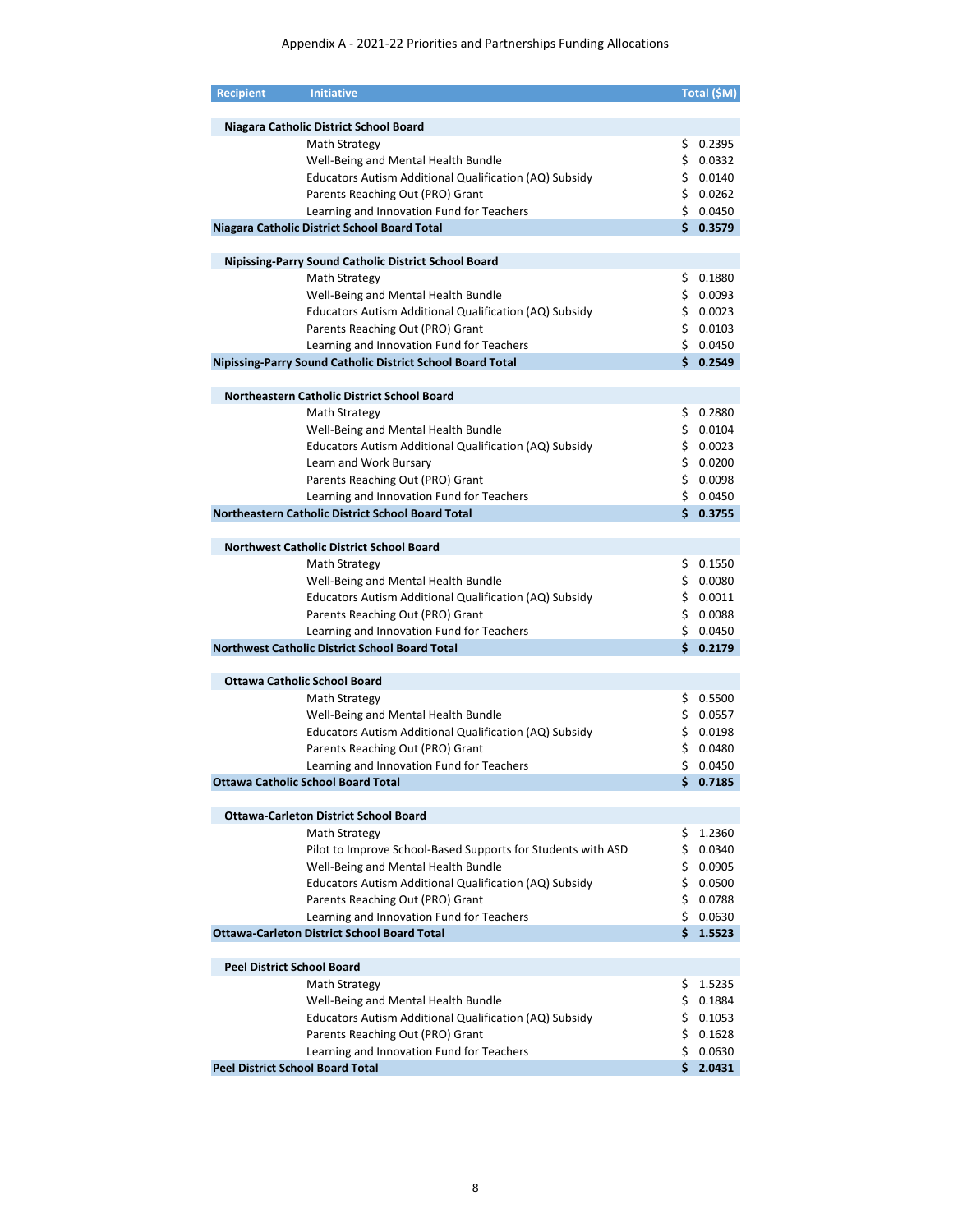| <b>Recipient</b> | <b>Initiative</b>                                                                        |     | Total (\$M)          |
|------------------|------------------------------------------------------------------------------------------|-----|----------------------|
|                  |                                                                                          |     |                      |
|                  | Peterborough Victoria Northumberland and Clarington Catholic District School Board       |     |                      |
|                  | Math Strategy                                                                            | \$. | 0.3270               |
|                  | Well-Being and Mental Health Bundle                                                      |     | \$0.0263             |
|                  | Educators Autism Additional Qualification (AQ) Subsidy                                   |     | \$0.0117             |
|                  | Parents Reaching Out (PRO) Grant                                                         |     | \$0.0202             |
|                  | Learning and Innovation Fund for Teachers                                                |     | \$0.0450             |
|                  | Peterborough Victoria Northumberland and Clarington Catholic District School Board To \$ |     | 0.4301               |
|                  | <b>Rainbow District School Board</b>                                                     |     |                      |
|                  | Math Strategy                                                                            | \$  | 0.5860               |
|                  | Well-Being and Mental Health Bundle                                                      |     | \$0.0273             |
|                  | Educators Autism Additional Qualification (AQ) Subsidy                                   |     | \$0.0070             |
|                  | Learn and Work Bursary                                                                   |     | \$0.0220             |
|                  | Parents Reaching Out (PRO) Grant                                                         |     | \$0.0187             |
|                  | Learning and Innovation Fund for Teachers                                                |     | \$0.0450             |
|                  | <b>Rainbow District School Board Total</b>                                               |     | \$0.7059             |
|                  |                                                                                          |     |                      |
|                  | <b>Rainy River District School Board</b>                                                 |     |                      |
|                  | Math Strategy                                                                            | \$  | 0.3205<br>\$0.0106   |
|                  | Well-Being and Mental Health Bundle                                                      |     |                      |
|                  | Educators Autism Additional Qualification (AQ) Subsidy                                   |     | \$0.0012             |
|                  | Ojibwe Language Revitalization Strategy                                                  |     | \$1.4085<br>\$0.0102 |
|                  | Parents Reaching Out (PRO) Grant<br>Learning and Innovation Fund for Teachers            |     | \$0.0450             |
|                  | <b>Rainy River District School Board Total</b>                                           |     | \$1.7960             |
|                  |                                                                                          |     |                      |
|                  | <b>Renfrew County Catholic District School Board</b>                                     |     |                      |
|                  | Math Strategy                                                                            |     | \$0.1585             |
|                  | Well-Being and Mental Health Bundle                                                      |     | \$0.0127             |
|                  | Parents Reaching Out (PRO) Grant                                                         |     | \$0.0125             |
|                  | Learning and Innovation Fund for Teachers                                                |     | \$0.0450             |
|                  | <b>Renfrew County Catholic District School Board Total</b>                               | Ś.  | 0.2286               |
|                  | <b>Renfrew County District School Board</b>                                              |     |                      |
|                  | Math Strategy                                                                            |     | \$ 0.2880            |
|                  | Well-Being and Mental Health Bundle                                                      |     | \$0.0206             |
|                  | Educators Autism Additional Qualification (AQ) Subsidy                                   |     | \$0.0070             |
|                  | Parents Reaching Out (PRO) Grant                                                         |     | \$0.0152             |
|                  | Learning and Innovation Fund for Teachers                                                |     | \$0.0450             |
|                  | <b>Renfrew County District School Board Total</b>                                        |     | \$0.3759             |
|                  |                                                                                          |     |                      |
|                  | <b>Simcoe County District School Board</b>                                               |     |                      |
|                  | Math Strategy                                                                            | \$  | 0.7305               |
|                  | Well-Being and Mental Health Bundle                                                      |     | \$0.0740             |
|                  | Educators Autism Additional Qualification (AQ) Subsidy                                   |     | \$0.0083             |
|                  | Parents Reaching Out (PRO) Grant                                                         |     | \$0.0569             |
|                  | Learning and Innovation Fund for Teachers                                                |     | \$0.0630             |
|                  | <b>Simcoe County District School Board Total</b>                                         |     | \$0.9328             |
|                  | Simcoe Muskoka Catholic District School Board                                            |     |                      |
|                  | Math Strategy                                                                            |     | \$0.6735             |
|                  | Well-Being and Mental Health Bundle                                                      |     | \$0.0368             |
|                  | Educators Autism Additional Qualification (AQ) Subsidy                                   |     | \$0.0100             |
|                  | Parents Reaching Out (PRO) Grant                                                         |     | \$0.0274             |
|                  | Learning and Innovation Fund for Teachers                                                |     | \$0.0450             |
|                  | Simcoe Muskoka Catholic District School Board Total                                      | Ś.  | 0.7927               |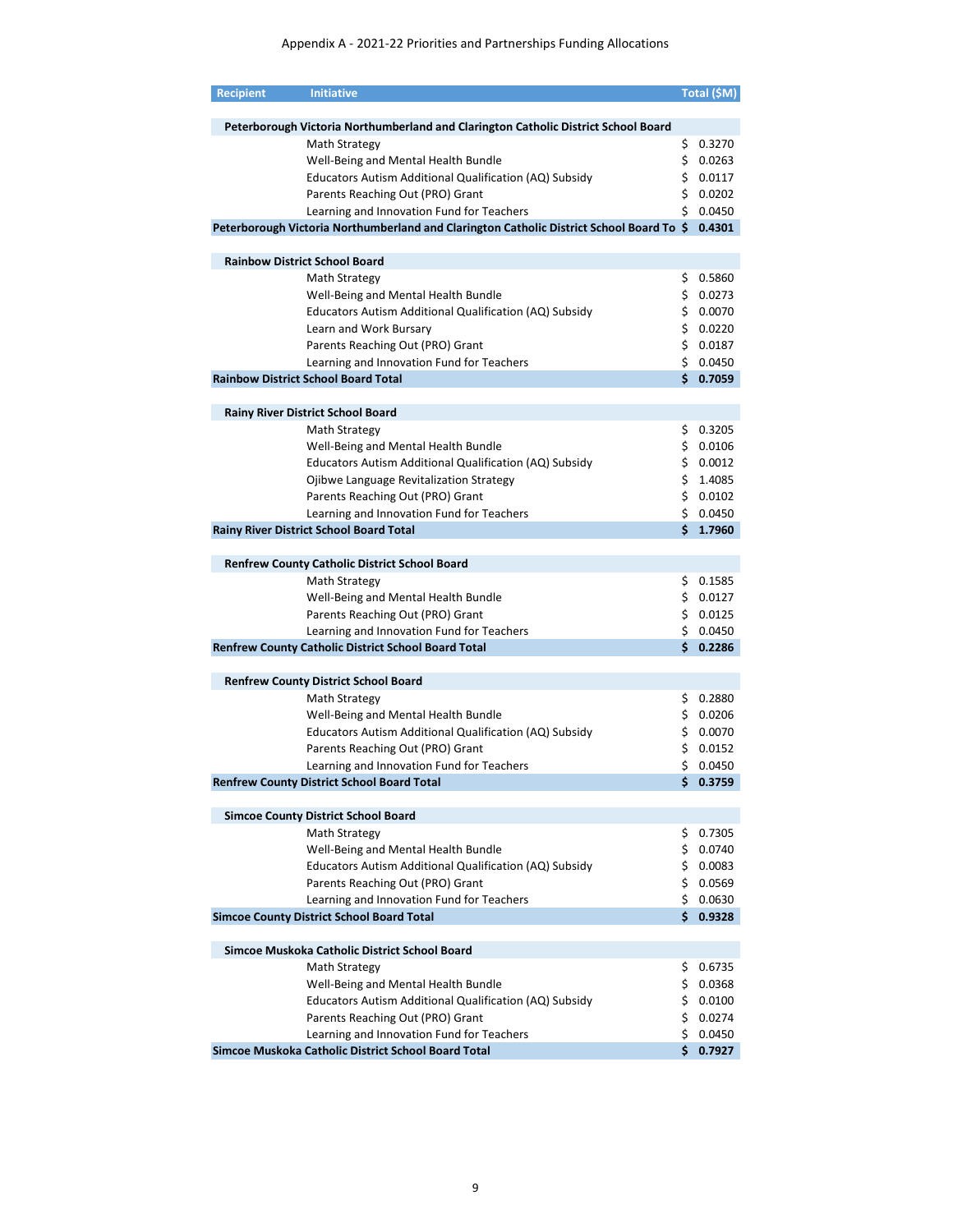| <b>Recipient</b> | <b>Initiative</b>                                                                                       |     | Total (\$M)          |
|------------------|---------------------------------------------------------------------------------------------------------|-----|----------------------|
|                  |                                                                                                         |     |                      |
|                  | <b>St. Clair Catholic District School Board</b>                                                         |     |                      |
|                  | Math Strategy                                                                                           | \$. | 0.2290               |
|                  | Pilot to Improve School-Based Supports for Students with ASD                                            | \$. | 0.0340               |
|                  | Well-Being and Mental Health Bundle                                                                     |     | \$0.0188             |
|                  | Educators Autism Additional Qualification (AQ) Subsidy                                                  |     | \$0.0014             |
|                  | Parents Reaching Out (PRO) Grant                                                                        |     | \$0.0150             |
|                  | Learning and Innovation Fund for Teachers                                                               |     | \$0.0450             |
|                  | <b>St. Clair Catholic District School Board Total</b>                                                   |     | \$0.3431             |
|                  |                                                                                                         |     |                      |
|                  | <b>Sudbury Catholic District School Board</b>                                                           |     |                      |
|                  | Math Strategy                                                                                           | \$  | 0.1895               |
|                  | Well-Being and Mental Health Bundle                                                                     | \$. | 0.0137               |
|                  | Educators Autism Additional Qualification (AQ) Subsidy                                                  | \$. | 0.0035               |
|                  | Learn and Work Bursary                                                                                  |     | \$0.0200             |
|                  | Parents Reaching Out (PRO) Grant                                                                        | \$. | 0.0123               |
|                  | Learning and Innovation Fund for Teachers                                                               |     | \$0.0450             |
|                  | <b>Sudbury Catholic District School Board Total</b>                                                     |     | \$0.2841             |
|                  |                                                                                                         |     |                      |
|                  | <b>Superior North Catholic District School Board</b>                                                    |     |                      |
|                  | <b>Math Strategy</b>                                                                                    | \$. | 0.2020               |
|                  | Well-Being and Mental Health Bundle                                                                     | \$. | 0.0063               |
|                  | Educators Autism Additional Qualification (AQ) Subsidy                                                  |     | \$0.0087             |
|                  | Parents Reaching Out (PRO) Grant                                                                        |     | \$0.0082             |
|                  |                                                                                                         |     |                      |
|                  | Learning and Innovation Fund for Teachers<br><b>Superior North Catholic District School Board Total</b> |     | \$0.0450<br>\$0.2701 |
|                  |                                                                                                         |     |                      |
|                  |                                                                                                         |     |                      |
|                  | <b>Superior-Greenstone District School Board</b>                                                        |     |                      |
|                  | Math Strategy                                                                                           | \$. | 0.2630               |
|                  | Well-Being and Mental Health Bundle                                                                     |     | \$0.0105             |
|                  | Educators Autism Additional Qualification (AQ) Subsidy                                                  |     | \$0.0019             |
|                  | Parents Reaching Out (PRO) Grant                                                                        |     | \$0.0090             |
|                  | Learning and Innovation Fund for Teachers                                                               |     | \$0.0450             |
|                  | Superior-Greenstone District School Board Total                                                         |     | \$0.3293             |
|                  |                                                                                                         |     |                      |
|                  | <b>Thames Valley District School Board</b>                                                              |     |                      |
|                  | Math Strategy                                                                                           |     | \$2.2390             |
|                  | Well-Being and Mental Health Bundle                                                                     |     | \$0.1000             |
|                  | Educators Autism Additional Qualification (AQ) Subsidy                                                  |     | \$0.0093             |
|                  | Learn and Work Bursary                                                                                  | \$. | 0.0290               |
|                  | Parents Reaching Out (PRO) Grant                                                                        |     | \$0.0843             |
|                  | Learning and Innovation Fund for Teachers                                                               | \$  | 0.0630               |
|                  | <b>Thames Valley District School Board Total</b>                                                        | \$. | 2.5246               |
|                  |                                                                                                         |     |                      |
|                  | The Protestant Separate School Board of the Town of Penetanguishene                                     |     |                      |
|                  | Math Strategy                                                                                           | \$  | 0.0590               |
|                  | Well-Being and Mental Health Bundle                                                                     | \$  | 0.0016               |
|                  | Parents Reaching Out (PRO) Grant                                                                        | \$  | 0.0050               |
|                  | Learning and Innovation Fund for Teachers                                                               | \$. | 0.0050               |
|                  | The Protestant Separate School Board of the Town of Penetanguishene Total                               | \$. | 0.0706               |
|                  |                                                                                                         |     |                      |
|                  | <b>Thunder Bay Catholic District School Board</b>                                                       |     |                      |
|                  | Math Strategy                                                                                           | \$  | 0.1815               |
|                  | Pilot to Improve School-Based Supports for Students with ASD                                            | \$  | 0.0340               |
|                  | Well-Being and Mental Health Bundle                                                                     | \$  | 0.0147               |
|                  | Educators Autism Additional Qualification (AQ) Subsidy                                                  | \$  | 0.0043               |
|                  | Learn and Work Bursary                                                                                  | \$  | 0.0210               |
|                  | Parents Reaching Out (PRO) Grant                                                                        | \$  | 0.0137               |
|                  | Learning and Innovation Fund for Teachers                                                               | \$  | 0.0450               |
|                  | Thunder Bay Catholic District School Board Total                                                        | Ś.  | 0.3143               |
|                  |                                                                                                         |     |                      |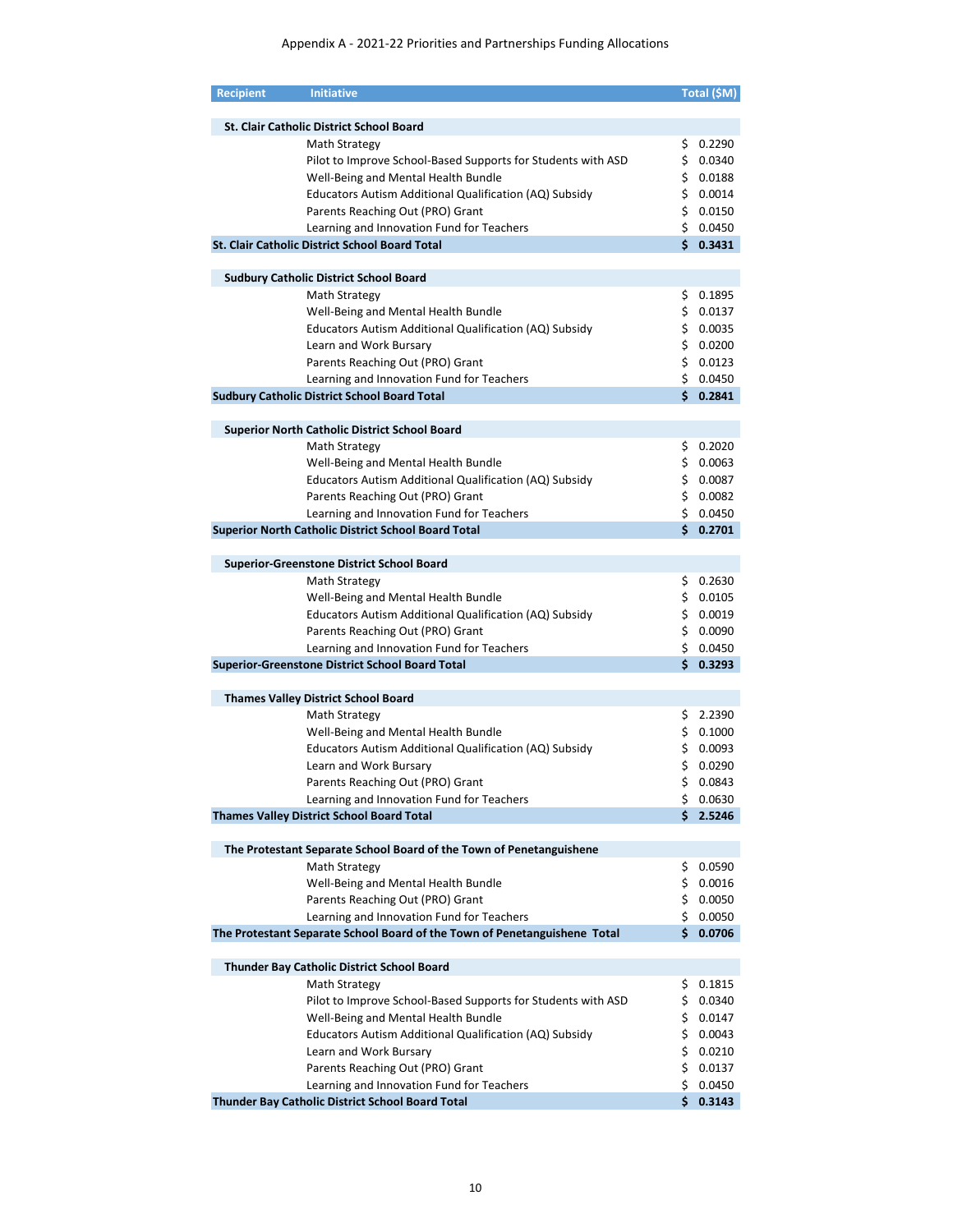| <b>Recipient</b> | <b>Initiative</b>                                                             |     | Total (\$M) |
|------------------|-------------------------------------------------------------------------------|-----|-------------|
|                  |                                                                               |     |             |
|                  | <b>Toronto Catholic District School Board</b>                                 |     |             |
|                  | Math Strategy                                                                 | \$. | 1.3500      |
|                  | Pilot to Improve School-Based Supports for Students with ASD                  |     | \$0.0340    |
|                  | Well-Being and Mental Health Bundle                                           |     | \$0.1206    |
|                  | Educators Autism Additional Qualification (AQ) Subsidy                        |     | \$0.0057    |
|                  | Learn and Work Bursary                                                        |     | \$0.0300    |
|                  | Parents Reaching Out (PRO) Grant                                              |     | \$0.0953    |
|                  | Learning and Innovation Fund for Teachers                                     |     | \$0.0630    |
|                  | <b>Toronto Catholic District School Board Total</b>                           |     | \$1.6986    |
|                  |                                                                               |     |             |
|                  | <b>Toronto District School Board</b>                                          |     |             |
|                  | Math Strategy                                                                 | \$. | 4.5320      |
|                  | Pilot to Improve School-Based Supports for Students with ASD                  |     | \$0.0340    |
|                  | Well-Being and Mental Health Bundle                                           |     | \$0.3128    |
|                  | Educators Autism Additional Qualification (AQ) Subsidy                        |     | \$0.0267    |
|                  | Learn and Work Bursary                                                        |     | \$0.0460    |
|                  | Parents Reaching Out (PRO) Grant                                              |     | \$0.2531    |
|                  | Learning and Innovation Fund for Teachers                                     |     | \$0.0630    |
|                  | <b>Toronto District School Board Total</b>                                    |     | \$5.2676    |
|                  | <b>Trillium Lakelands District School Board</b>                               |     |             |
|                  | Math Strategy                                                                 |     | \$0.5555    |
|                  | Well-Being and Mental Health Bundle                                           |     | \$0.0335    |
|                  |                                                                               |     | \$0.0200    |
|                  | Educators Autism Additional Qualification (AQ) Subsidy                        |     | \$0.0221    |
|                  | Parents Reaching Out (PRO) Grant<br>Learning and Innovation Fund for Teachers |     | \$0.0450    |
|                  | <b>Trillium Lakelands District School Board Total</b>                         | Ś.  | 0.6760      |
|                  |                                                                               |     |             |
|                  | Upper Canada District School Board                                            |     |             |
|                  | Math Strategy                                                                 |     | \$0.9895    |
|                  | Well-Being and Mental Health Bundle                                           |     | \$0.0509    |
|                  | Educators Autism Additional Qualification (AQ) Subsidy                        |     | \$0.0047    |
|                  | Parents Reaching Out (PRO) Grant                                              |     | \$0.0323    |
|                  | Learning and Innovation Fund for Teachers                                     |     | \$0.0450    |
|                  | <b>Upper Canada District School Board Total</b>                               |     | \$1.1223    |
|                  |                                                                               |     |             |
|                  | <b>Upper Grand District School Board</b>                                      |     |             |
|                  | Math Strategy                                                                 |     | \$0.5045    |
|                  | Well-Being and Mental Health Bundle                                           | \$. | 0.0479      |
|                  | Educators Autism Additional Qualification (AQ) Subsidy                        |     | \$0.0133    |
|                  | Parents Reaching Out (PRO) Grant                                              | \$. | 0.0384      |
|                  | Learning and Innovation Fund for Teachers                                     | \$  | 0.0450      |
|                  | <b>Upper Grand District School Board Total</b>                                |     | \$0.6491    |
|                  |                                                                               |     |             |
|                  | <b>Waterloo Catholic District School Board</b>                                |     |             |
|                  | Math Strategy                                                                 | Ş.  | 0.3460      |
|                  | Well-Being and Mental Health Bundle                                           | \$  | 0.0311      |
|                  | Educators Autism Additional Qualification (AQ) Subsidy                        |     | \$0.0108    |
|                  | Parents Reaching Out (PRO) Grant                                              |     | \$0.0294    |
|                  | Learning and Innovation Fund for Teachers                                     |     | \$0.0450    |
|                  | <b>Waterloo Catholic District School Board Total</b>                          | \$. | 0.4623      |